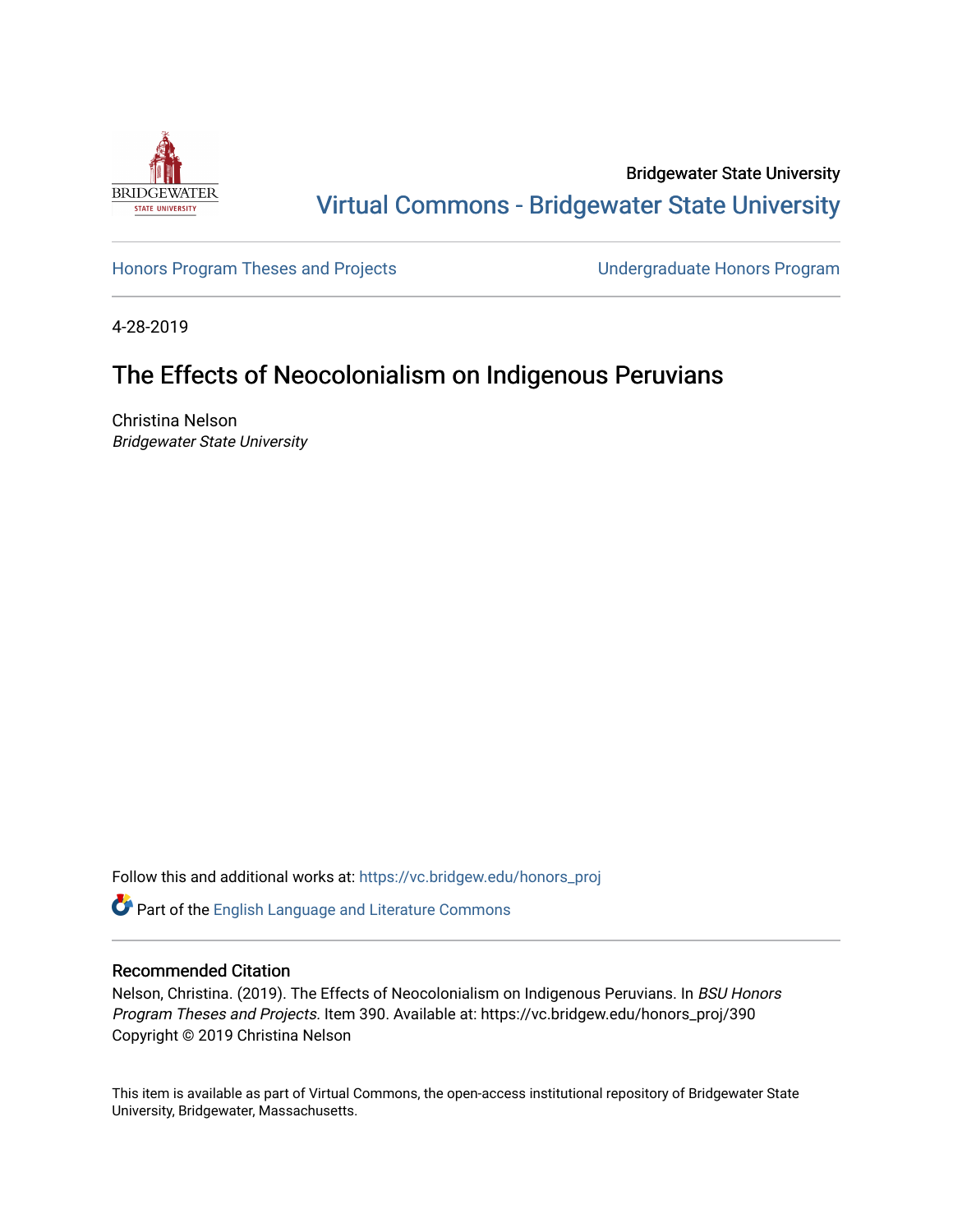The Effects of Neocolonialism on Indigenous Peruvians

Christina Nelson

Submitted in Partial Completion of the Requirements for Commonwealth Honors in English

Bridgewater State University

April 28, 2019

Dr. Allyson Ferrante, Thesis Advisor Dr. Erin O'Connor, Committee Member Dr. Alba Aragon, Committee Member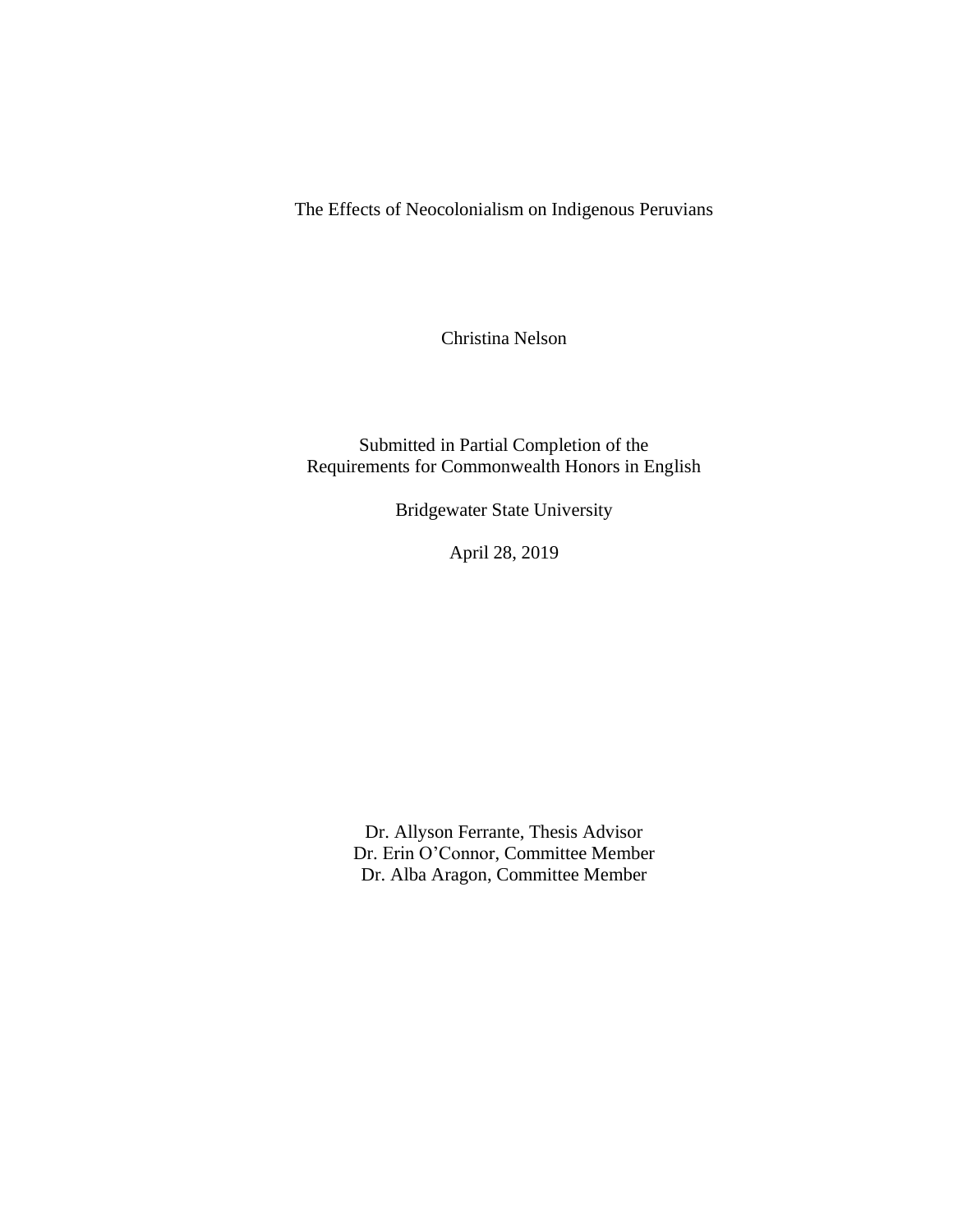In this world, there exist histories that do not make it into textbooks or school curriculums. There are events that are born in the shadows of suppression, with victims stifled so much so that they have no means of telling their stories. Historical happenings do not always have the privilege of being accurately recorded where the pen meets the paper. Instead, these instances linger in the air, passed on from one generation to the next by storytelling and song, aging into myth. Colonization, or the act of settling into a foreign land and establishing dominance over the natives, has history extending as far back as ancient Greece, and now has spread like a disease to the far corners of the globe (Veracini 5). From New Zealand to Mexico, and many places in between, groups of native people have faced discrimination and erasure at the hands of colonists. Those who control history and how these occurrences are chronicled understand their immense power in this world, and continue to perpetuate instances of supremacy on a global scale. With the rise of modern technology, more and more of the horrors of neocolonialism (or modern-day colonialism) are being brought forth, into the sunlight, abuse and all.

Decades and decades of forced silence and exploitation have seriously altered the dynamics of these vulnerable communities, especially those in Peru. From the lush Amazonian basin to the rocky peaks of the Andes, indigenous peoples of Peru have found themselves the victims of oppression since the arrival of Spanish conquistadors in 1532. The introduction of European language, currency, and culture has since severely altered the lives of the native people. The destruction of the Inca Empire was seen as the first major victory for the Spanish conquistadors in South America (Andrian 3). Of course, those whose ancestors had settled in the region centuries before saw no similar triumph or success. They were beaten, raped, and killed for their land and resources. After multiple attempts at rebellion, Peru ultimately gained its independence from Spain in 1821, nearly three hundred years after initial contact with the Spanish. Despite its liberation,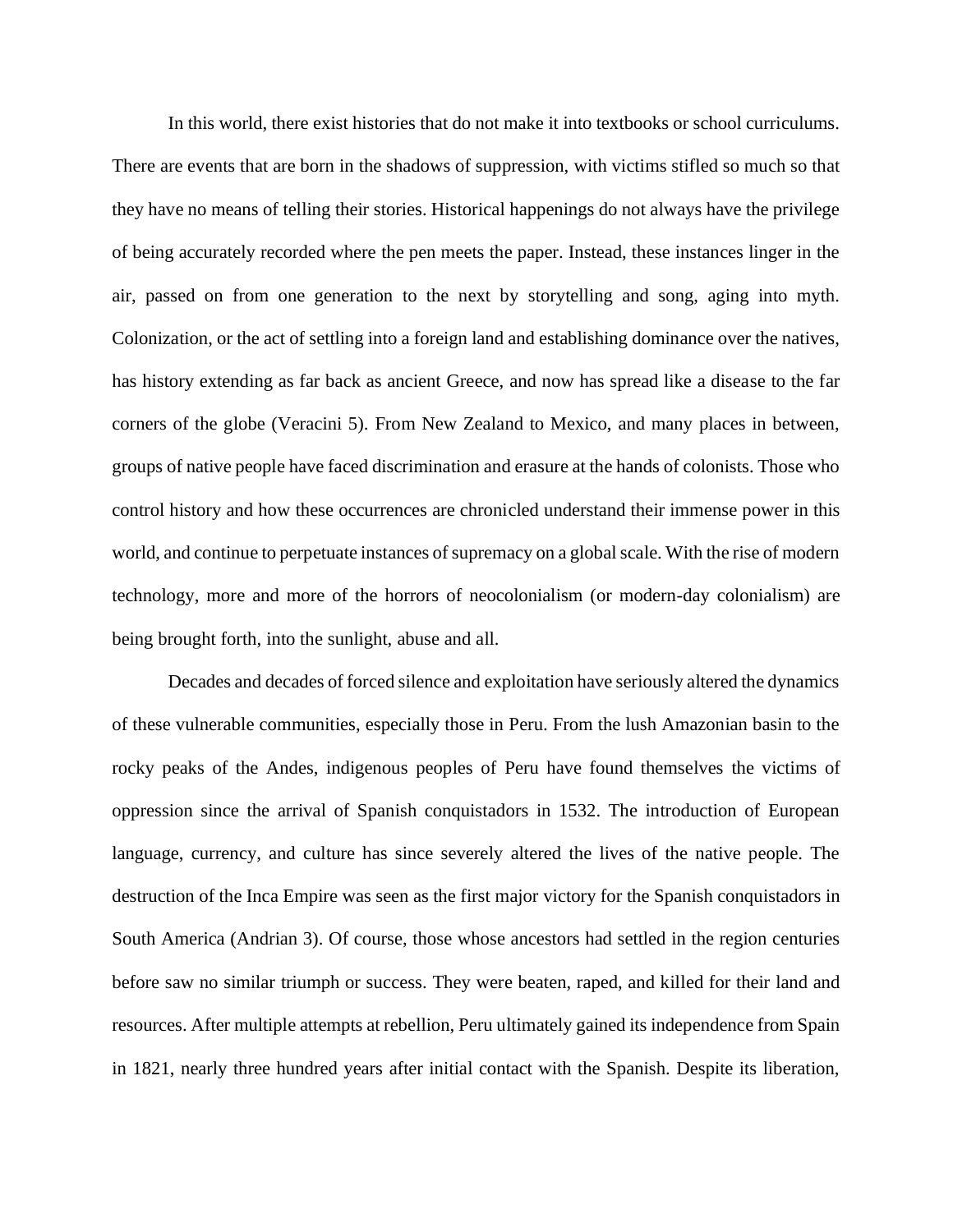Spanish culture had already seeped into the depths of mainstream society in urban Peru, and colonization efforts were perpetuated by other Peruvians themselves. Rural communities have simultaneously been the most and least affected by the influx of Spanish power in their country. Geologically, they find themselves so far removed from Spanish culture, and in many cases, rural communities do not even speak or understand the Spanish language. However, seeing as they are the most vulnerable of all Peruvian populations, they have been the most attacked in the centuries following European arrival. They had their people exploited and their sufferings ignored on the national level, as the Peruvian government often expresses little interest in acknowledging them as citizens. In these already-at-risk communities, this leaves indigenous women to be among the least protected groups of people in the Peruvian state. All of these sufferings are caused by the lingering effects of colonialism as well as modern attempts to take advantage of these susceptible societies. The indigenous communities of Peru are the most vehemently oppressed survivors of colonialism and neocolonialism, as their culture has been irreparably damaged by Spanish influence and modern progression efforts made by government officials who refuse recognize native people as citizens.

Indigenous people have been negatively racialized since Spanish colonization, and the perpetuation of these ideals preserves colonialism itself. Even into the twenty first century, the divide between indigenous Peruvians and Spanish-Peruvians is thick and heavy with the diseased legacies of colonialism that refuse to die out of the general public. In the introduction to the book, *The Colonial Divide in Peruvian Narrative: Social Conflict and Transculturation*, written by Misha Kokotovic and published in 2005, modern-day Peru is described as "a culturally heterogeneous society built on the colonial divide between indigenous Andeans and their Spanish conquerors" (Kokotovic 1). Essentially, Peruvians learned how to be racist from the Spanish forces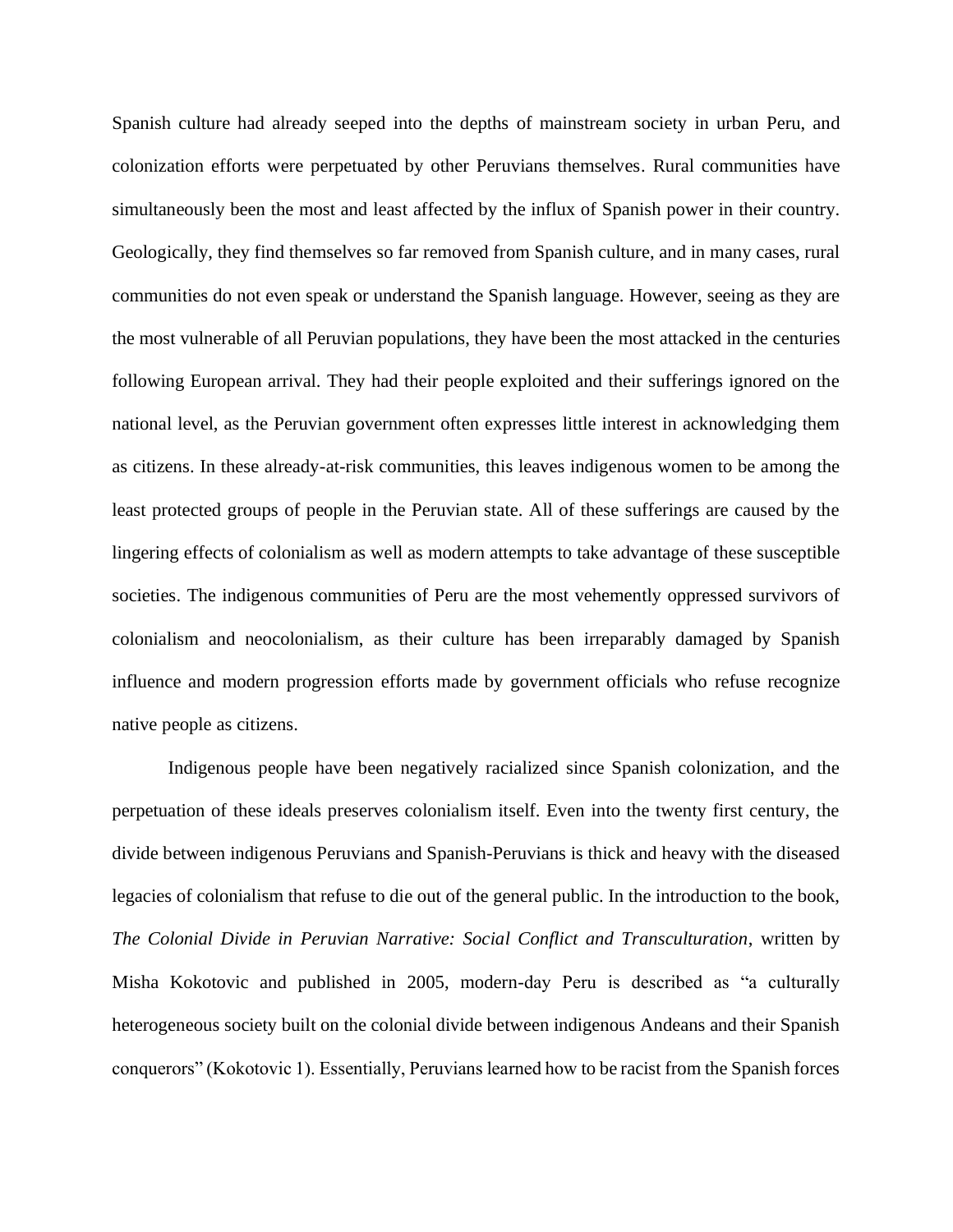that oppressed them so heavily for so many years. By adopting Spanish culture, language, and spouses, Peruvians often found increased levels of prosperity in life because of the racial biases that plagued the native populations. This led to a shift by indigenous groups away from the cultures of their ancestors for purely social gain, and a sharp increase in discriminatory behavior by those with familial roots in the land. In their refusal to identify as indigenous, and their active participation in the persecution of those who did, new racial identities were created, the boundaries between native and Spanish became further blurred, as layers of multi-racial generations were increasingly added, and the development of mestizo cultures flourished.

Because of the complexities regarding the overall topic of race, the concept of a tangible ethnicity becomes hard to grasp, especially for citizens in countries with immense ethnic blending, such as Peru. To be indigenous means to be in touch with the culture of the society that existed in a particular space before colonization and to maintain an identity individual from that of the mainstream (de la Cadena 4). However, as concrete as the definition may sound on paper, the term becomes more complicated when applied non-theoretically. The country of Peru was forced to become totally inundated with Spanish culture; this was not a choice. Refusal to adopt Spanish ideologies, ranging from religion to language, and everything in between, had the potential to lead to death. In order to save themselves and their families, many adopted Catholicism and abandoned the traditions taught to them by their ancestors. Still, there were some that only pretended, while ancient traditions lived in the shadows. In these cases, Inca culture persisted in the opaque depths of society when the colonizers had their eyes shifted. However, despite maintaining a strong relationship with their ancestral customs, mainstream culture has the incredible ability to permeate adobe walls and cloth curtains. Elements of Spanish culture are often found in communities that claim themselves to be indigenous even today. Crosses stand tall over vast fields where village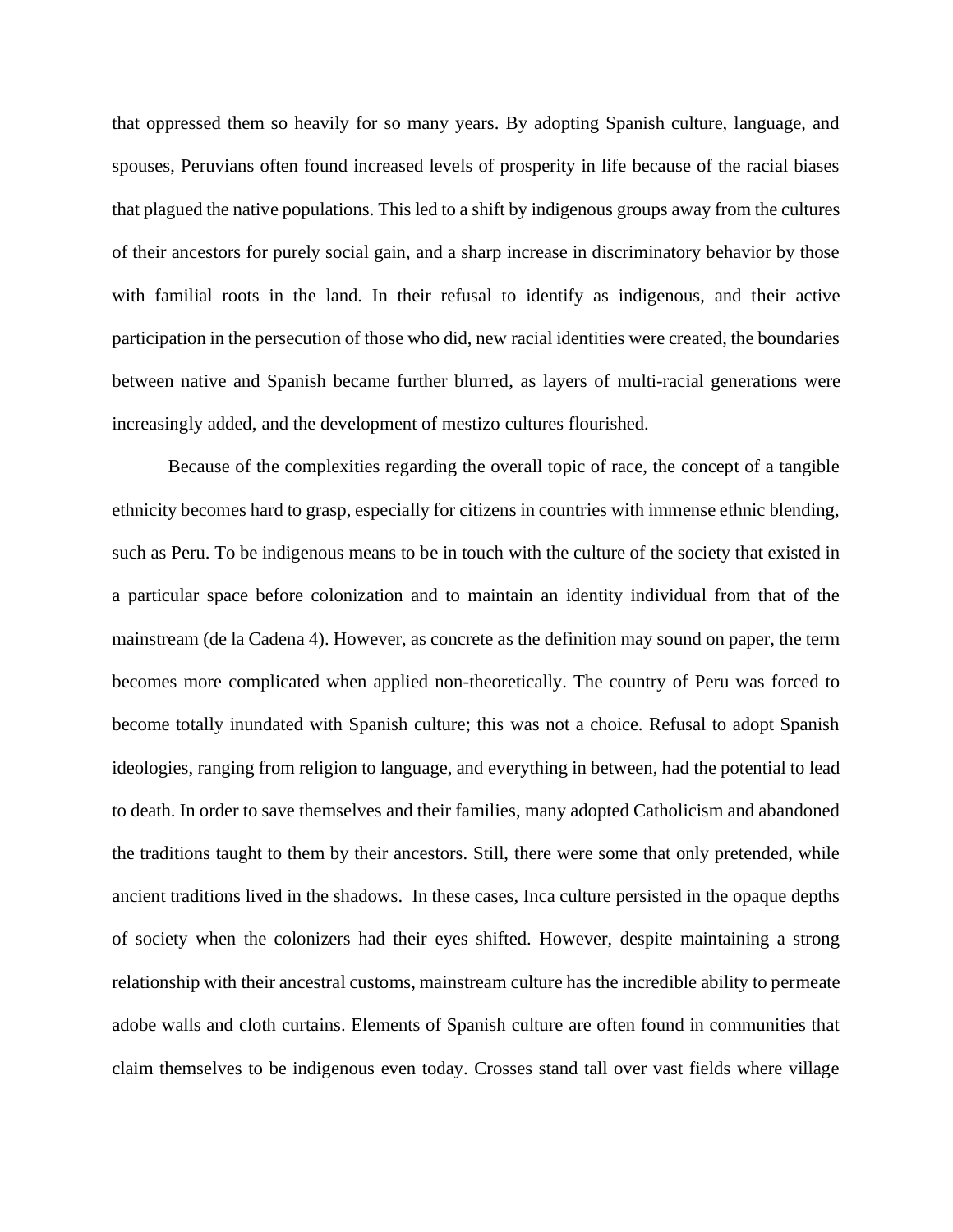leaders believe they protect the harvest, and communal buildings are referred to as 'chapels.' Holidays such as Palm Sunday are observed, though all of these Christian aspects are adapted to their societies. Simultaneously, these people also keep their native traditions intact. They sacrifice guinea pigs, hold annual ceremonies to ensure a plentiful harvest as well as maintain healthy relationships with the communities and natural life that surround them ("Sallqa Mama: Natural Communities in the Andean Highlands").

In these instances, populations who adopt Spanish customs can still maintain a very concrete relationship with the traditions that existed years before their ancestors had been colonized, and they call themselves indigenous all the while. This complex redefinition of an identity has made it increasingly difficult to get political recognition or assistance. The consistent evolution and adaptations of these communities, often made for the sake of survival itself, have served to delegitimize their status as indigenous on the political level. Indigenous Peruvians did not receive acknowledgement in the national constitution until their first self-proclaimed native president Alejandro Toledo made amendments in 2001, nearly two hundred years after they had received their independence from the Spanish. Indigenous peoples were actively persecuted upon the arrival of the Spanish, thus forcing them into the outskirts, literally the only physical place that allowed for native traditions to prosper. Because of this active persecution and the intensely negative stigma associated with being indigenous, many people did not even want to classify themselves in this manner. In the introduction to the book, *Indigenous Mestizos: The Politics of Race and Culture in Cuzco, Peru, 1919-1991*, written by Marisol de la Cadena and published in 2000, it mentions that "cultures are vessels" that work to "[legitimize]—and naturalize hierarchies among human groups." It goes on to detail how explicitly overt racism is in Peruvian society: "… the discriminatory practices that derive from a belief in the unquestionable intellect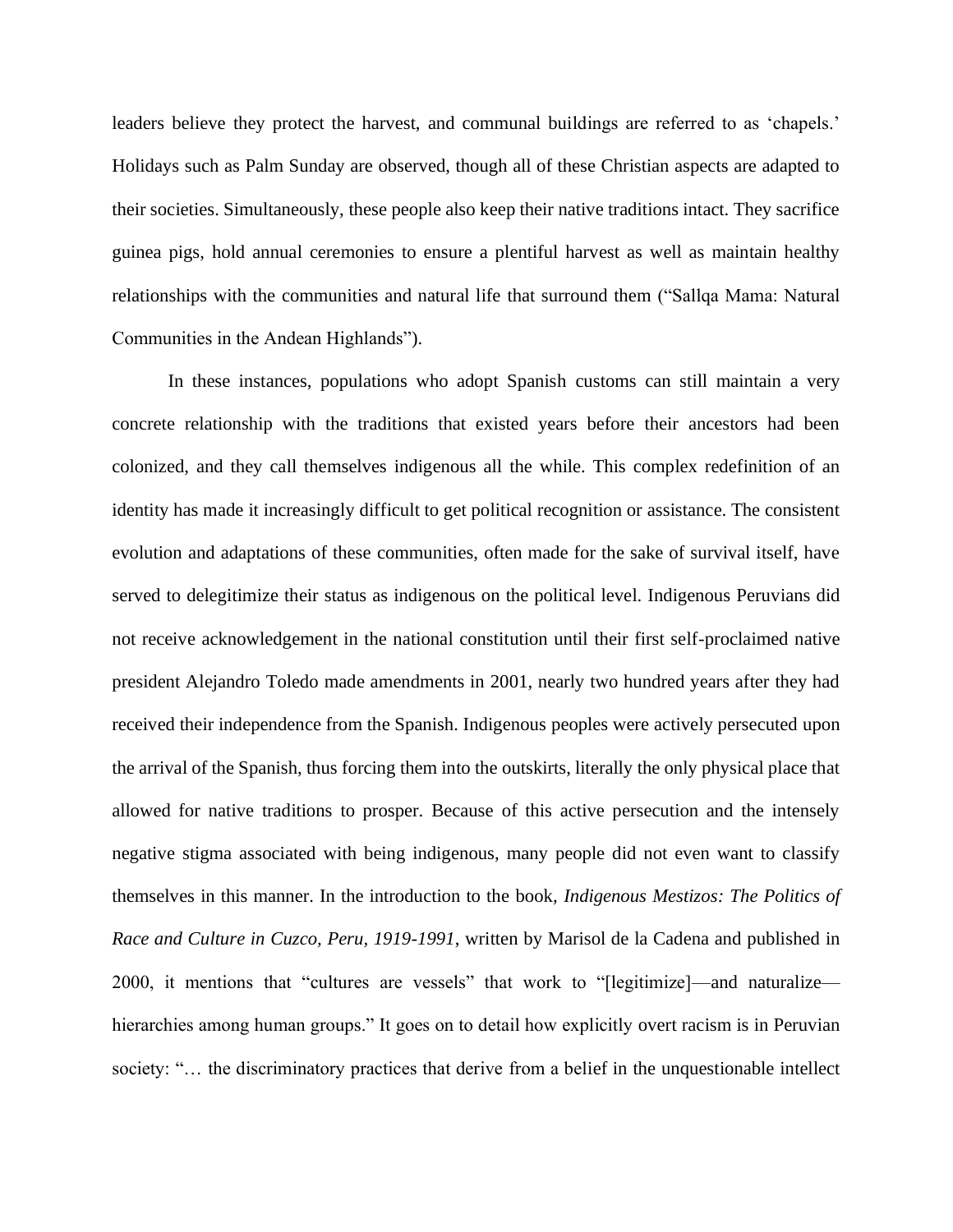and moral superiority of one group of Peruvians over the rest" make up a majority of the primary causes that lead to social and racial discrimination in Peru (de la Cadena 4). Because the concept of race exists on a different plane in Peru, racism often exists without a race to assign it to, and instead, is directed at those who live indigenous lifestyles.

Those who defy assimilation and maintain a strong connection with their heritage in the face of the Spanish establishment threaten the supremacy of the colonization system on the whole. Their absolute refusal to integrate, as well as their cultivation of their ancestral values, has been a significant testament to their strength in the face of their oppressors. In the early days of Spanish colonization, indigenous people would often run from enslavement and forced labor that took so many lives, finding refuge in the highland communities. Suicide was the result for many who were eventually captured (Andrien). Their absolute rejection of integration, in life and in death, established their ability to imperil the structure that took so many other indigenous lives. In the effort to reassert complete power over the people that blatantly negated the authority of European rule, the Spanish built the racial hierarchy, placing indigenous men (and just below them, indigenous women) on the very bottom. They were not only discriminated against, but ignored. These isolation methods regarding the relationships between indigenous communities and those deemed "superior" to them are simply an extension of colonization practices. To imagine indigenous identity as a negative racial category (the worst, as far as the Spanish were concerned) is to rely on the fundamentally biased ideologies enforced by the Spanish in their attempt to claim power over the land and the people they stole it from. And yet, these notions surrounding race and the indigenous identity persist in Peruvian society today.

Indigenous communities, when compared to other Peruvian ethnic groups, face the most discrimination for their refusal to assimilate. Around 80% of Peruvians identify as indigenous, or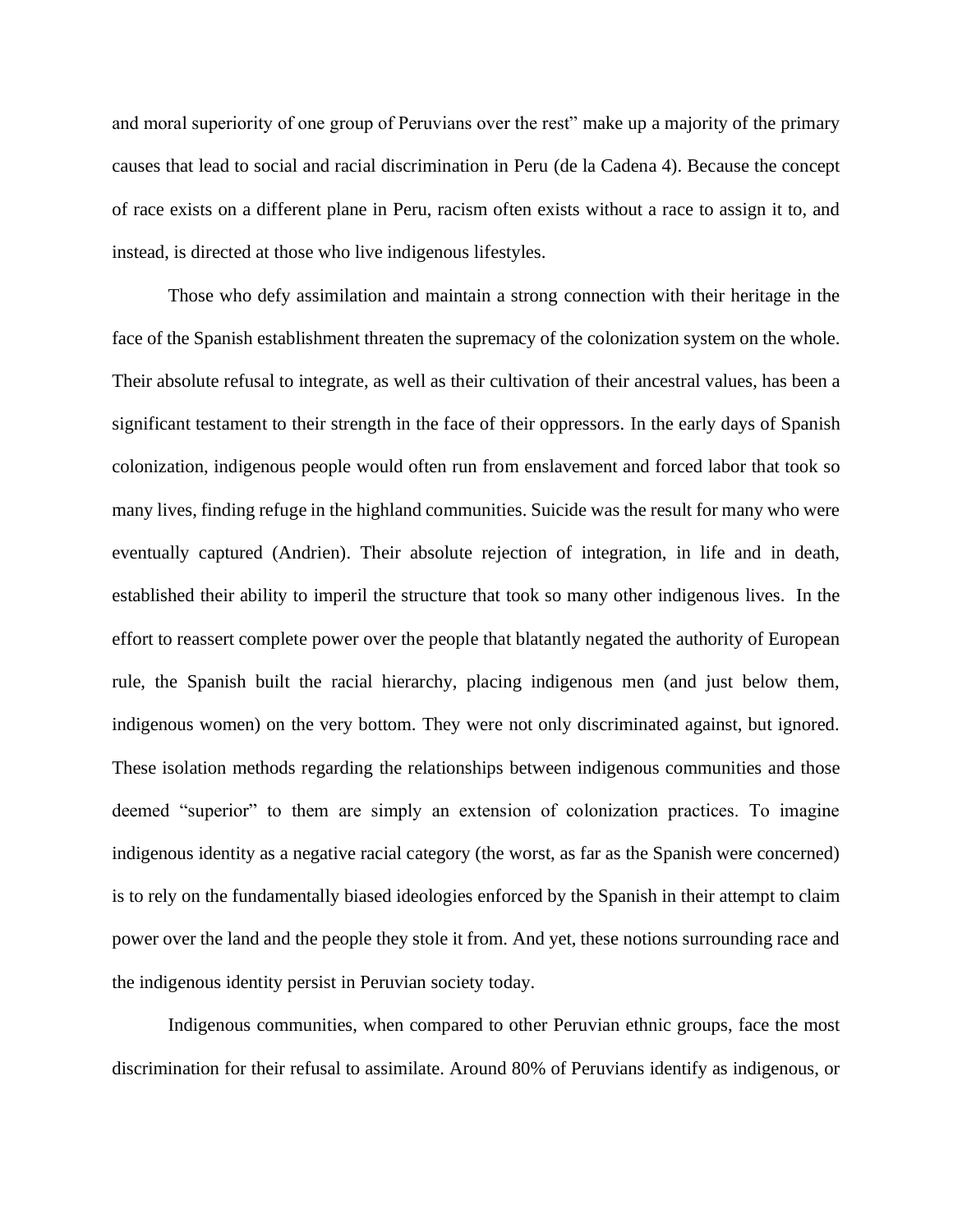claim indigenous heritage ("Peru" [*Minority Rights Group*]). However, these numbers are tricky. Peruvians living in metropolitan centers with parents who grew up in the rural sector can identify as indigenous, but do not necessarily face the types of discriminations their ancestors did. Citizens who migrate from Japan, China, and even African slaves receive more governmental assistance than indigenous communities in the highlands as well as the Amazon. This is because, when immigrants arrive in Peru (as with most other immigrants anywhere in the world), they typically flock to the urban regions, or the surrounding areas. Slaves, as well, occupied the same spaces as their Spanish masters, all centrally located in cities. This meant that, when they were assimilated (or freed), their jobs were more likely to contribute to the national economy. Therefore, they are seen as more valuable to the nation. Indigenous communities, however, find themselves to be selfsubsisting. They make their own clothes and grow their own food, and do not fund the capitalist system imposed after Spanish arrival.

With 80% of citizen claiming to be indigenous, one might expect to find indigenous representation at every corner. However, this is not the case. The statistical numbers regarding the number of indigenous people in the government, the media, and higher education do not exist. This is either because the number is staggeringly low and would be too discouragingly small to publish, or that researchers do not care enough to do investigation on indigenous Peruvian life. Though it can be assumed there are professionals in these fields who can claim indigenous heritage, it is very likely they've abandoned their indigenous traditions in order to advance themselves in the modern-day society. While 80% of nation-wide citizens claim indigenous heritage, it is estimated that only 26% of Peruvian people are actually considered indigenous in the contemporary era ("Perú: Perfil Sociodemográfico"). Beginning after the Second World War, immigration from rural regions to the cities in pursuit of economic opportunities became very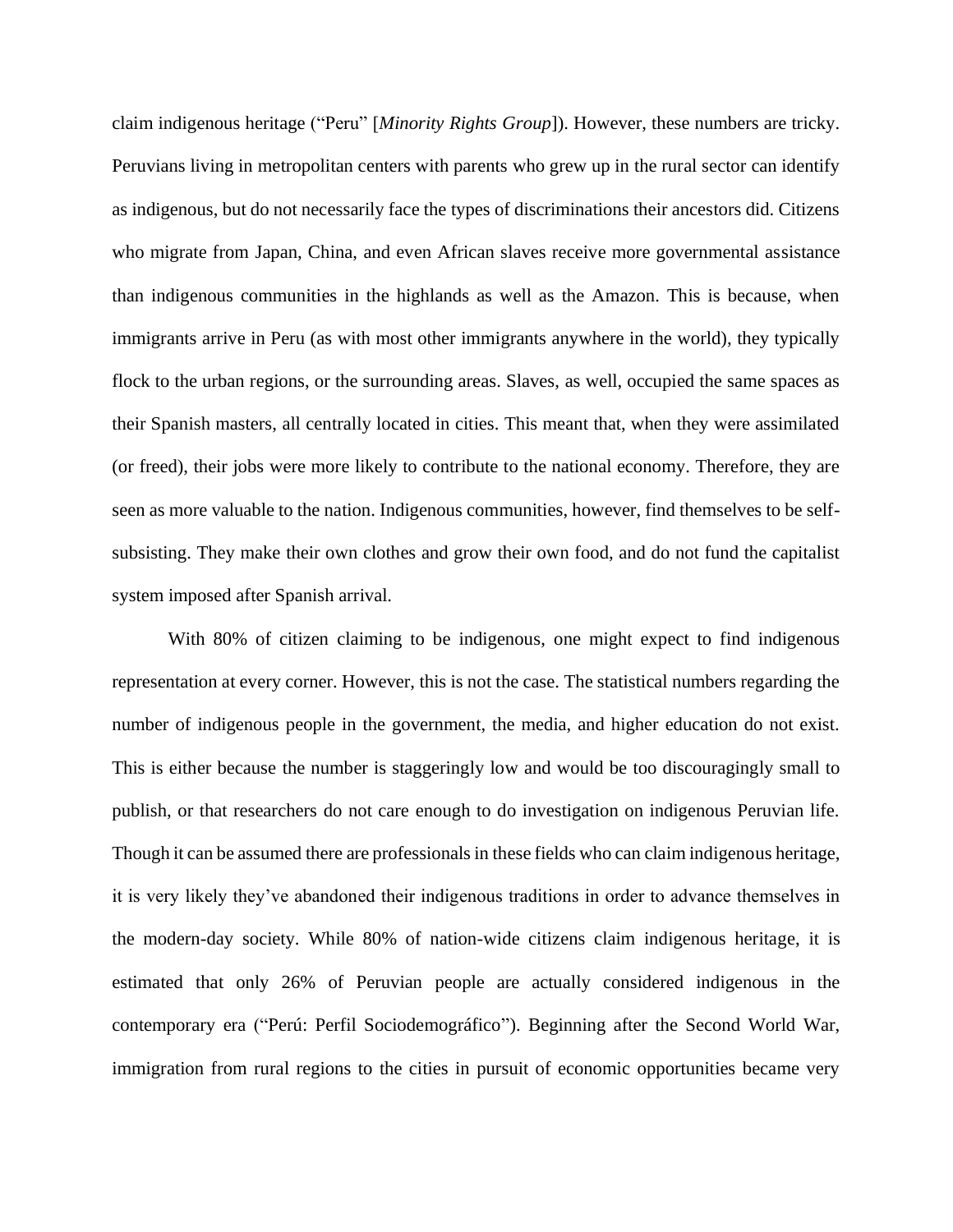common for those living in the highlands. After the dissolution of the neo-plantation system in the 1960's, which still saw haciendas profiting off of indigenous labor, the natives to the land continued to farm it, but the communities received much less monetarily. The government even tried to push Peruvians into the city by promising better healthcare and education. In this way, indigenous Peruvians were sucked into a vacuum of promise, and were instead swallowed by capitalism. Those who moved to the cities very rarely reverted back to their old ways of life in highland farms This great migration, taking place between the 1940's and the 1990's, worked to further increase the inequalities between the urban and rural areas of the country. More emphasis was put on city life and contributions to both the national and global economy, and less consideration was given to the communities who, even five hundred years after Spanish arrival, are actively refusing to assimilate to a European system of culture.

In the modern-day dynamics of Peru, indigenous populations are geographically disconnected from their non-indigenous counterparts as a result of multiple historic events. As of 2017, 98% of Peru's indigenous populations exist in either the rural Andean mountains or the dense jungles of the Peruvian Amazon ("Perú: Perfil Sociodemográfico"). The Spanish spent most of their time and resources creating urban epicenters, such as Lima, Arequipa, and Trujillo, which made it incredibly easy for those already living in those metropolitan areas to assimilate. These are the areas where Spanish culture was enforced the harshest, making it more difficult to remain in contact with traditional customs. In addition to making forced (as well as desired) assimilation smoother, the cities were where Spanish soldiers resided, thus making mating between ethnic groups much more rampant as opposed to the more isolated regions of the nation. The Spanish never ventured far from the neo-European cities they recreated on Peruvian land, meaning they did not have children with indigenous people living in rural areas. The number one cause of death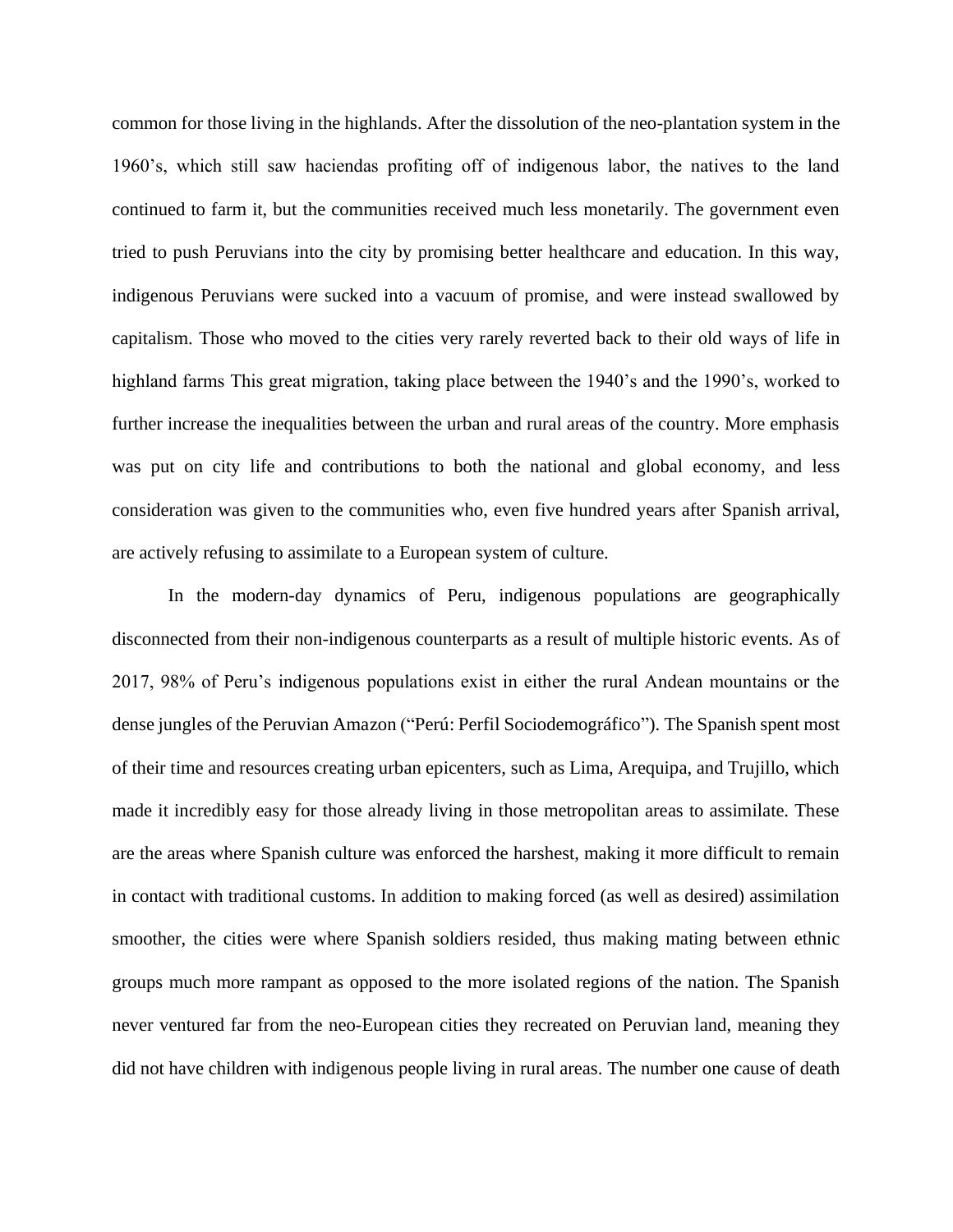for the Inca and all other native groups in the Americas after the arrival of Europeans were diseases brought by the Spanish (Orlow). These diseases hit those living in the cities the harshest, and slowly spread to the outlying regions. The slow spread meant it was easier for those living outside city parameters to build up an immunity to the diseases, while those in the metropoles died immediately. Because it is nearly impossible to translate the information kept on the quipus of the Inca, it is difficult for historians to know for sure how many lives were lost. Estimated numbers of indigenous Peruvians killed as a result of the Spanish arrival range from 60% to as high as 90% (Lovell). Most of these deaths occurred in Spanish-built cities, and the majority were children, meaning almost an entire generation was wiped out of existence. Their descendants, however, have persisted in the face of the evil persecution of both man and disease that has attacked them, and their cultures, though damaged, still exist today.

31% of Peruvians, three out of every ten, live a classifiable indigenous lifestyle. This number does not even take into consideration the incredible number of uncontacted tribes that live in the Peruvian Amazon. Peru ranks third in the world for the estimated number of uncontacted people living in the depths of the jungle ("Uncontacted Indians of Peru"). Therefore, these people cannot even contribute to a census, and perhaps they are all the better because of it. Existing without contact with the Spanish means that none of the European ideals have been imposed on these communities. Despite not receiving help or recognition from the government, they live in the closest thing to an anarchical society, the only laws being those that they created. They are living in the most pure form of indigenism possible. Free of the restraints of national currency and capitalism, these communities are liberated in their existence to thrive however they desire. However, just because they haven't been contacted does not mean they cannot be discriminated against. In citations for reasoning behind expanding environmentally dangerous companies in the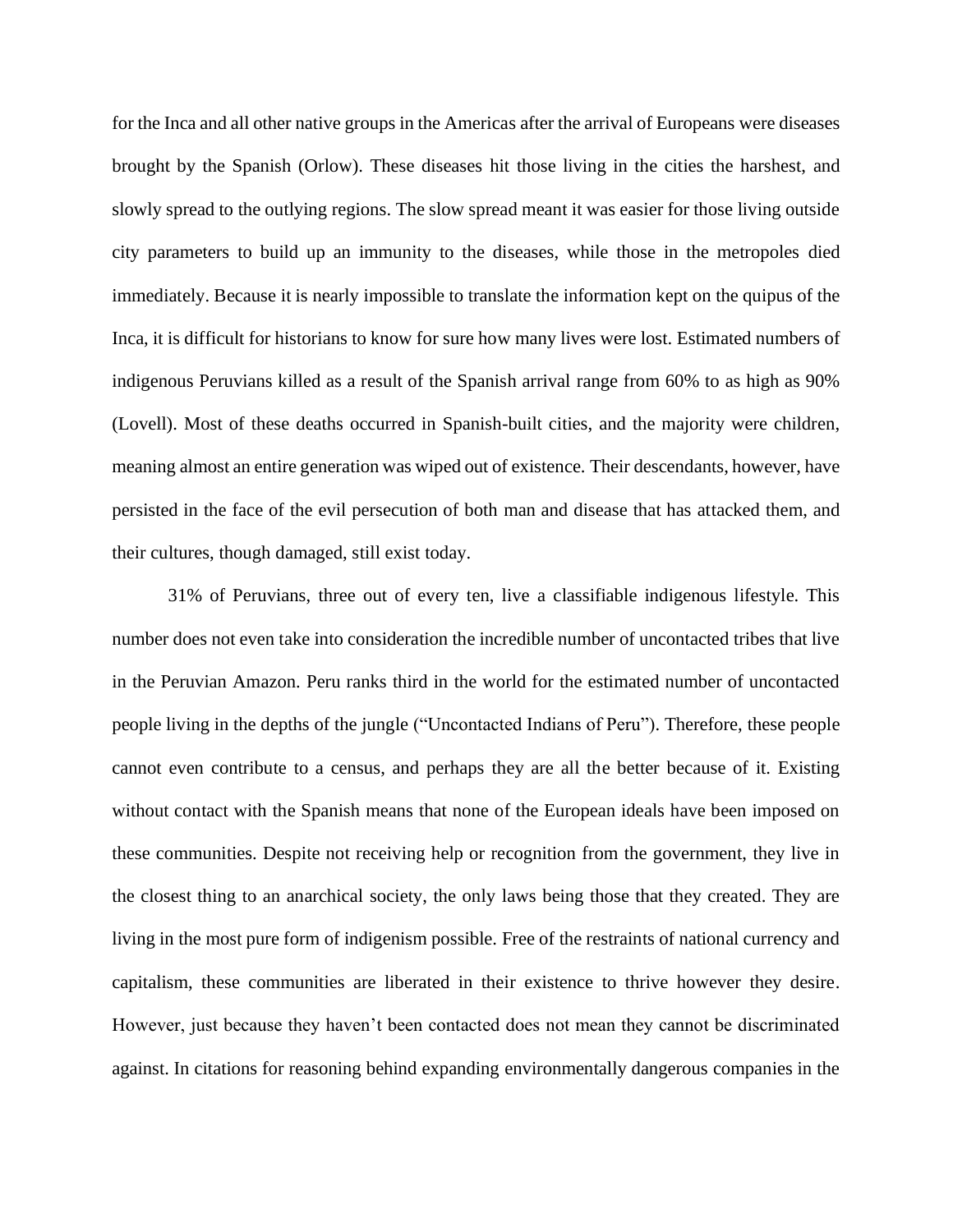Amazon, government officials will claim that they are doing these tribes favors by supplying jobs to 'poor' regions. The word poor, of course, only relates to their ability to turn profits. Their richness is not measured in their cultural wealth, and instead by how much money they can provide for the government. Unfortunately, this is not unique to the Amazon. As mentioned before, many communities who choose not to contribute to the national economy face discrimination from administrative forces for their refusal to adopt capitalist ideologies.

These communities are, in fact, commonly referred to as 'peasant' communities by government bureaucrats, indicating the lack of both financial wealth and respect they receive from their representatives. The use of the word peasant as synonymous with the word indigenous demonstrates how the vernacular of the government further disadvantages its own people. This term classifies these people based on the monetary value of their communities. This completely disregards their cultural and spiritual prosperity; they are only judged based upon the amount of fiscal growth they contribute to their country. They are seen as the lowest rung on the totem pole, when in fact the land that every other group decided to come to (or was brought to) was theirs all along. These people have had their traditions and cultures ripped out from under their feet, their tongues sliced from their mouths for their refusal to speak the language of those who killed the community of their families years before them. Despite their absolute strength and resilience in the face of oppression, they are still regarded as the lowest and weakest.

Not only have they faced the greatest amount of persecution since the arrival of the Spanish, but additionally, their struggles have not been recognized by the administration of the country. In 2009, the Peruvian government issued an apology to those of African descent for the "abuse, exclusion and discrimination perpetrated against them since the colonial era until the present" ("Peru Apologises for Abuse of African-Origin Citizens"). This apology was made with the hopes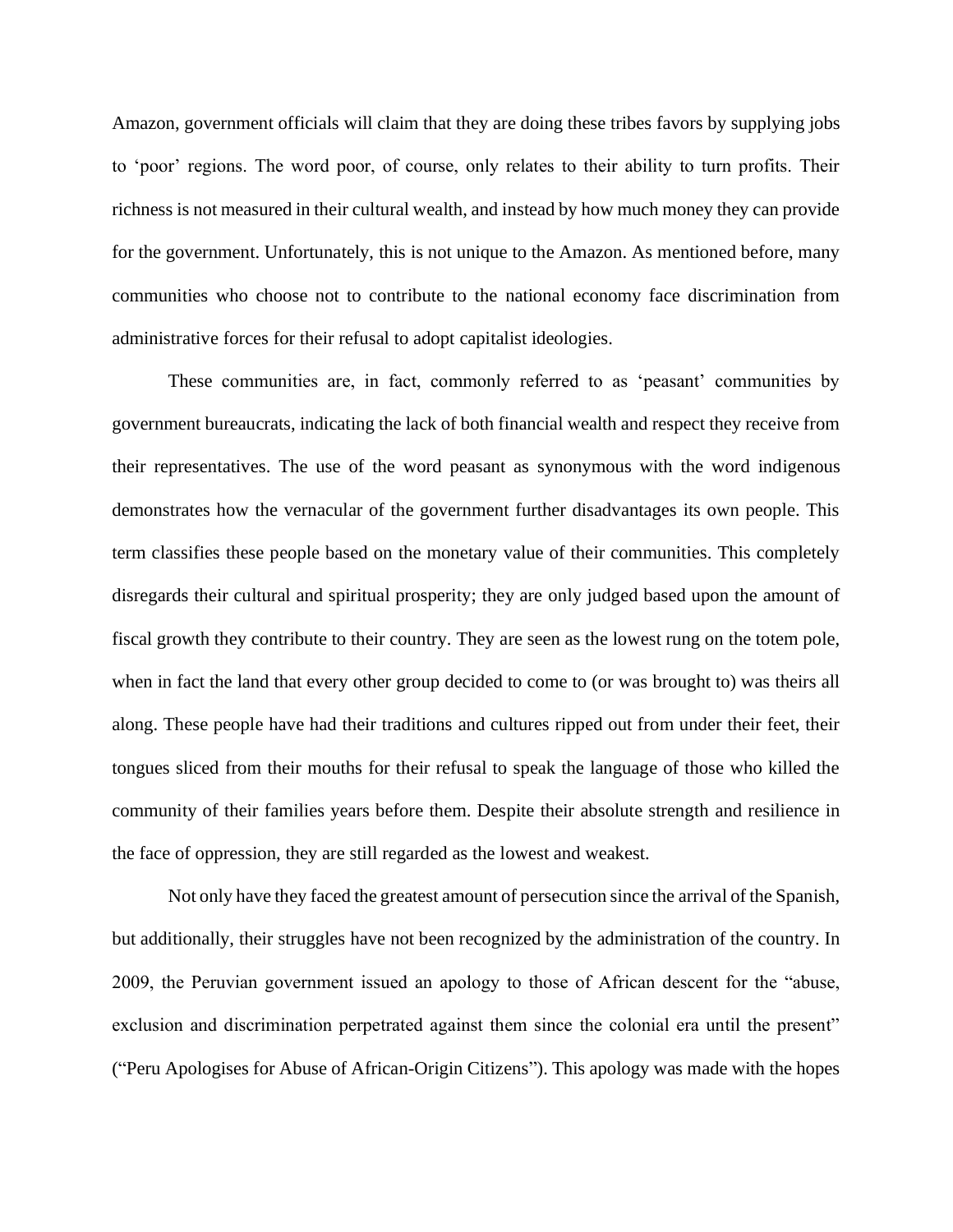of "true integration of all Peru's multicultural population." However, no such apology has been issued to indigenous populations. Despite the fact that Afro-Peruvians make up an estimated 10% of the population, as well as the fact that their suffering in Peru began decades after that of the indigenous people, the government issued an apology to the group of discriminated against citizens because of their ability to add to the national economy ("Peru Apologises for Abuse of African-Origin Citizens"). The capitalist system indoctrinated by Spanish authority views its people as pawns for money, and when one group does not feed into the scheme, they are discriminated against outright. Because they don't contribute, they are not under the umbrella of "all Peru's multicultural populations" because they are not truly a population worthy of recognition in the eyes of the government. On the same note, those who claim their indigenous identity while contributing to the national economy do not face the hardships of those in 'peasant' communities.

Those who remain on the land that their ancestors inhabited (such as the rural highlands, or in the Amazon basin) without migrating to the cities are far more disadvantaged than those who have made the relocation while still claiming their heritage. Many villages don't have schools in accessible distances, and those schools are often deprived of the resources available to children in urban educational environments. It is difficult to make education universal in a country that actively discriminates against the estimated 20% of the population cannot speak Spanish ("Perú: Perfil Sociodemográfico"). Major textbook production companies often teach European Spanish, which only adds an increased layer of difficulty for those attempting to learn. With no knowledge of the dominant language and little ability to access education, this often leaves indigenous individuals trapped, more or less. They do not have the income to travel as traditional native earnings may come from farming potatoes, raising guinea pigs, and other less respected sectors of training that do not garner substantial revenue. Additionally, the government does not give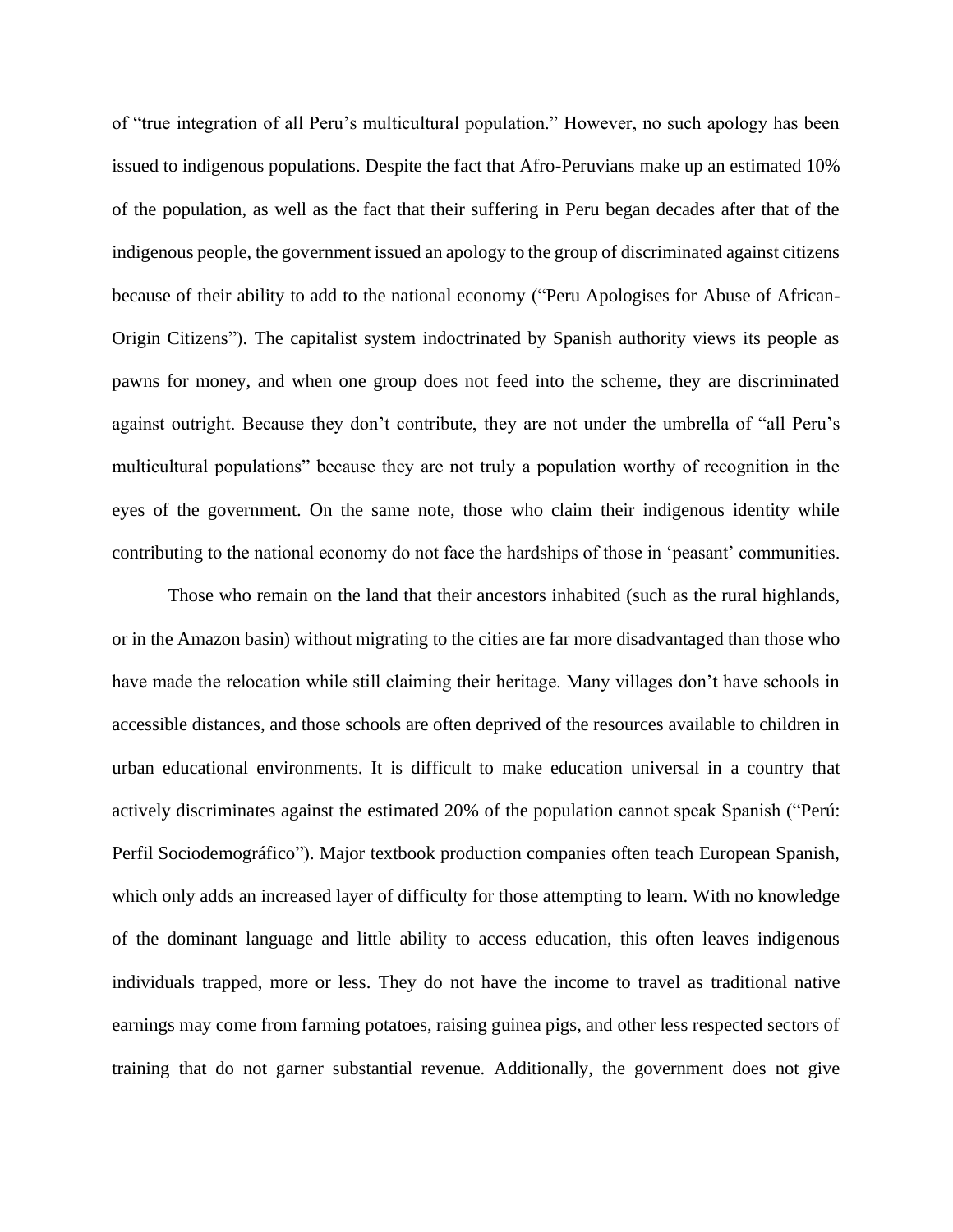indigenous communities the resources necessary to maintain an indigenous identity while enjoying the benefits of living comfortably in a capitalist society. In the book, *The Politics of Ethnicity: Indigenous Peoples in Latin American States*, edited by David Maybury-Lewis and published in 2002, it states that "poverty tends to disproportionately affect indigenous peoples, especially in rural zones … where malnutrition and illiteracy, as well as increased health and environmental risks, accompany limited availability of basic social services" (Maybury-Lewis 200). Because they do not contribute in taxes (as entire communities find themselves relatively impoverished), they do not receive adequate support from the government to revive crucial infrastructure in these places. While school is mandatory until a certain age, qualities of schools vary, from the resources to those teaching the classrooms. In recent years, small steps toward total equity have been made, but do not come near close enough to undo the centuries of abuse these people have faced.

Indigenous culture is, at the political level, not regarded with the same respects as urban culture, as can be seen through their erasure and removal from recognition. Despite their independent identity apart from that of mainstream Peruvians, those living in native, rural communities are still "firmly tied to, and greatly affected by, national and international political and economic forces" (Maybury-Lewis 242). Indigenous people have historically had their voices and interests set aside on the political level. On the official Peruvian flag, there are natural elements present, such as the vicuna (the national animal) and cinchona tree (an important element of native fauna), placed on blue and white backgrounds, respectively. However, the largest element on the Coat of Arms is the cornucopia overflowing with coins. This component of the flag represents the wealth gained from the natural resources of the country. Peru's main exports include natural metals (such as gold and silver), timber (found in the Amazon), and fish (both from the Pacific Coast and Amazon River). Yet nearly all of this wealth was gained at the expense of many indigenous people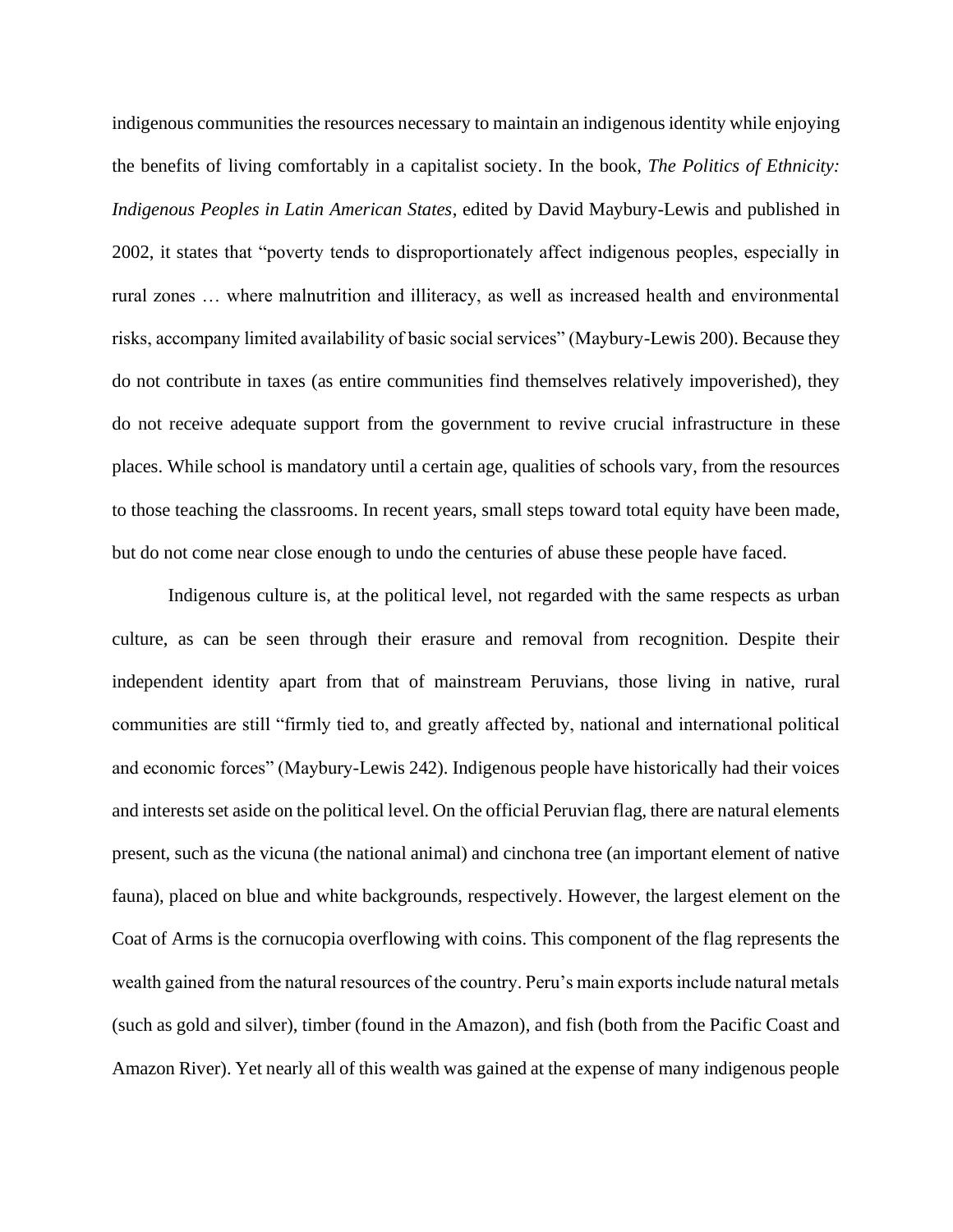who were forced to work in slave like conditions while reaping very little of the benefits. After executing the final Sapa Inca (or emperor of the Inca Empire), the Spanish began taking "Indian" slaves to do excavations in the mines ("Pieces of Eight"). Of the 58,000 workers they had, less than 10% of them were actually paid, and an even smaller percentage ever made it home to their families alive ("Pieces of Eight"). The conditions in the mines (in addition to being at high altitude) often led to pneumonia and mercury poisoning. So many lives were lost that the Spanish Viceroyalty began requesting shipments of African slaves to keep up the labor. When they noticed that their animals were also dying very quickly due to the conditions, they replaced animal labor with slave labor (Andrien). It did not matter where the slaves were from; only that they were brown people who could be forced to sacrifice their lives for a coin with an artificial value.

The presence of the cornucopia of coins with the bloody red backdrop is ironically symbolic of the innocent indigenous lives lost for the sake of economic growth. While Peru does indeed have a plethora of viable natural resources, they were often garnered without the consideration or consent of those who worked so hard for the initial advancement of the Empire. The wealth of the country has been built upon the backs of slaves, both domestic and foreign, but mostly indigenous. Their lungs were inundated with mercury, throats crushed by tumbling rocks, stories all lost in translation, or modified to be less ugly. And yet, the reality is that the cornucopia may represent progress for Spanish Peruvians, who were able to use the labor of others to support their country, but for the indigenous population, it is a cruel reminder that their unnecessary labor and senseless deaths will continue to be celebrated by the neo-colonial state.

In the 1990's, Peru experienced a very dramatic military dictatorship. In his time as president, Alberto Fujimori decided to rewrite the laws of the land. While the United States has had the same Constitution since the foundation of the country in 1776, Peru's Constitution is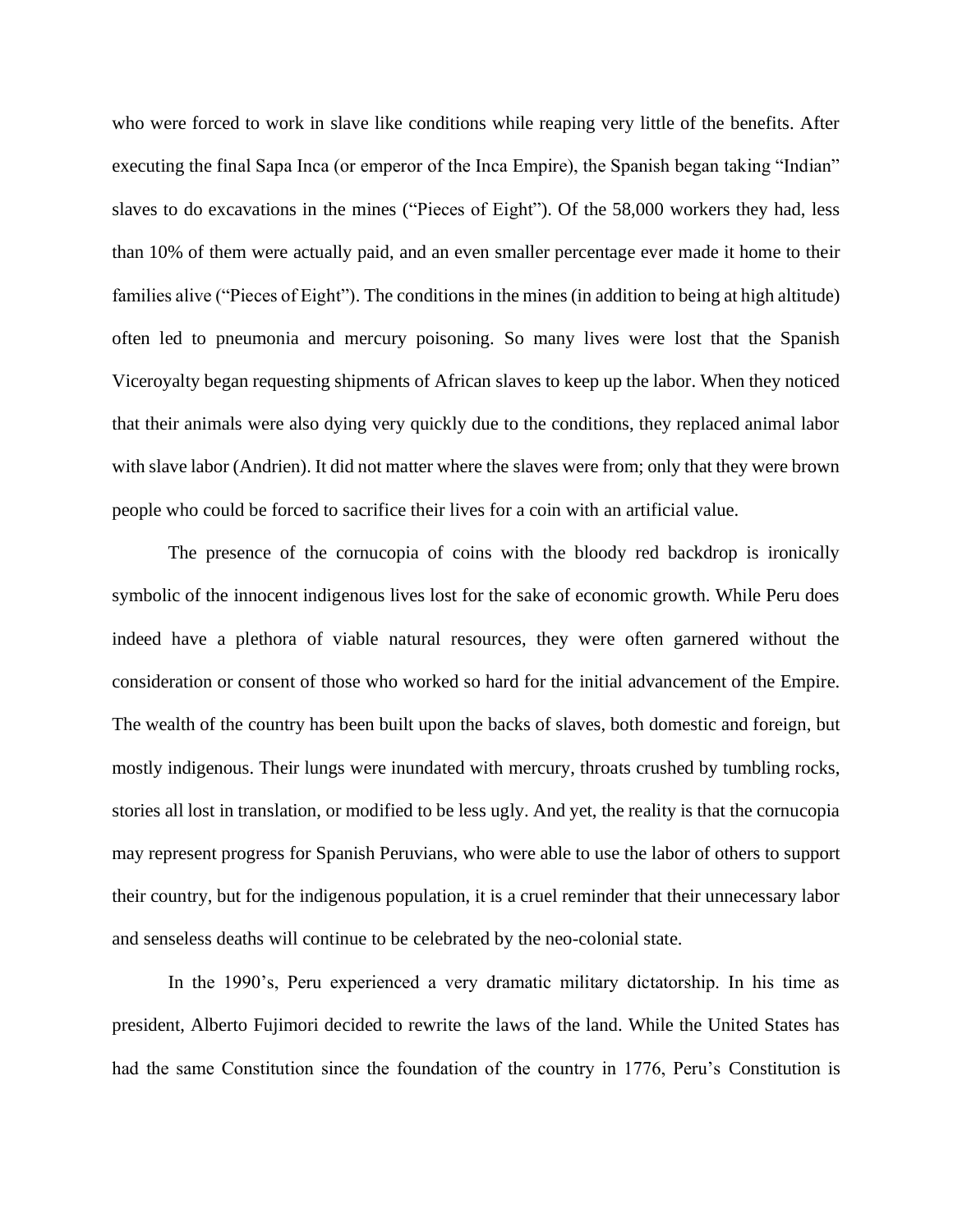relatively new, having been created in 1993, just a quarter of a century ago. In later amendments to the Constitution, indigenous groups are granted a variety of rights. For example, Article 191 states that the government elected representation for a community must mirror the demographics of the minorities of that same community. For example, if a region is 70% indigenous the elected government officials for that region must also be 70% indigenous to provide an adequate representation of that community. They also have minimum numerical requirements for female officials to ensure that women have the propensity to be elected as well. Article 48 also states that when an individual is accused of a crime, they have a right to a trial in their native language, Spanish or otherwise. Official languages vary from region to region, depending on which language is the most popular in any given place. Additionally, Article 89 states that native communities should be treated like corporations, and they have legal rights to their natural homes. The only time the State is allowed to claim legal rights over indigenous land is in the case of abandonment (where it will be sold). Also, Article 149 declares that rural leaders and indigenous superiors on native land have the right to enforce their own specialized sets of laws so long as they abide by the universal laws of the nation of Peru, as well as the Justices of Peace and other divisions of the Judicial branch of government. On paper, indigenous people have not been left out of the Constitution of the country that houses them.

While indigenous Peruvians have rights, according to amendments made to their constitution, they are consistently witnessing infringements made to these civil liberties. According to the New World Bank Organization, "Prior consultation is an internationally recognized right established in ILO Convention 169 and ratified by 15 Latin American countries, including Peru, where it has been a law since 2011" ("Giving Indigenous Peoples a Greater Voice"). This legal agreement is, theoretically, a very effective tool in pacifying the dialogues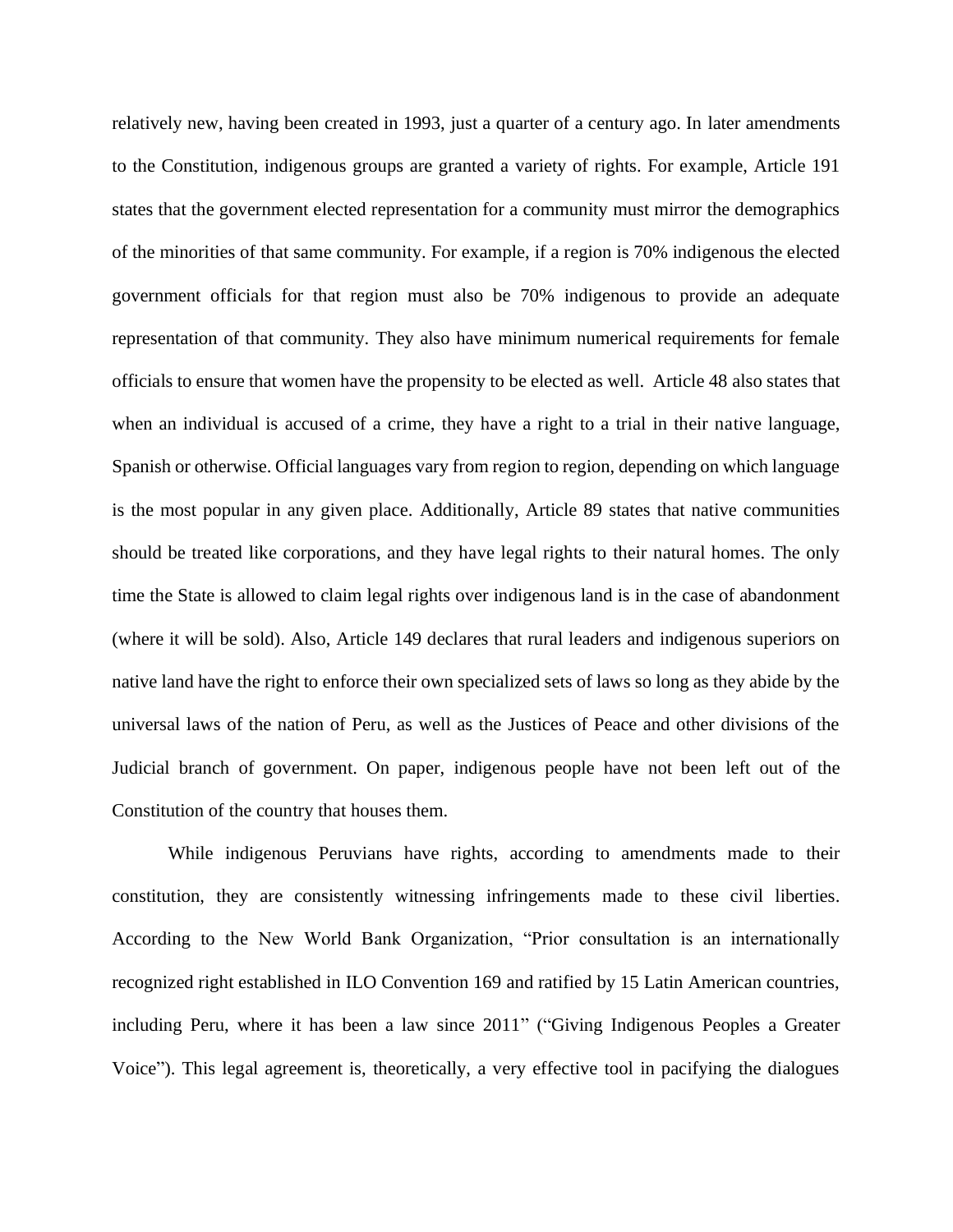between legal systems and indigenous communities. This mechanism for inclusion is designed to allow the interests of those who may have their land, lifestyles, or cultures altered by any new progressions to be voiced successfully. However, Peru has a very long history of putting the prospects of profit before the prosperity of its people. The Peruvian newspaper *Andean Air Mail and Peruvian Times* quoted its then-president, Alan Garcia, in claims that indigenous people create impediments in the face of nationwide progress. He claimed that farmers and fishermen who work but do not contribute to the economic growth of Peru as well as indigenous communities who own land but do not build, cultivate, or profit from the land all add to the lack of financial development in the then-recent years, as these quotes were taken from 2007. Garcia claims that renovations in the Amazon would bring jobs and wealth to some of the "poorest" communities in the country. In this statement, he claims that the remainder of the rainforest should be left untouched, but that the Peruvian government should have the rights to the parts of the jungle it destroyed down to the soil, as if the people lost their connection to their land after the government destroyed it ("President Alan Garcia's Policy Doctrine: The Dog in the Manger Syndrome"). Rhetoric such as this, when the constitution explicitly states that native communities should be respected as corporate entities with legal rights to their natural homes, is so damaging, especially when these people have had so much stolen from them historically. When a president voices these motives—that they must be profiting off of land, even if it means stealing it away from those who legally own it—the culture around this president listens and learns, and this type of speech becomes acceptable. Though the rights of indigenous people exist on paper, their privileges are consistently being threatened, even by the very man elected to protect his people.

The deceptive part of Garcia's quote is that he fails to mention the massive amount of relocation already faced by many indigenous Amazonian tribes. In 2010, three years after his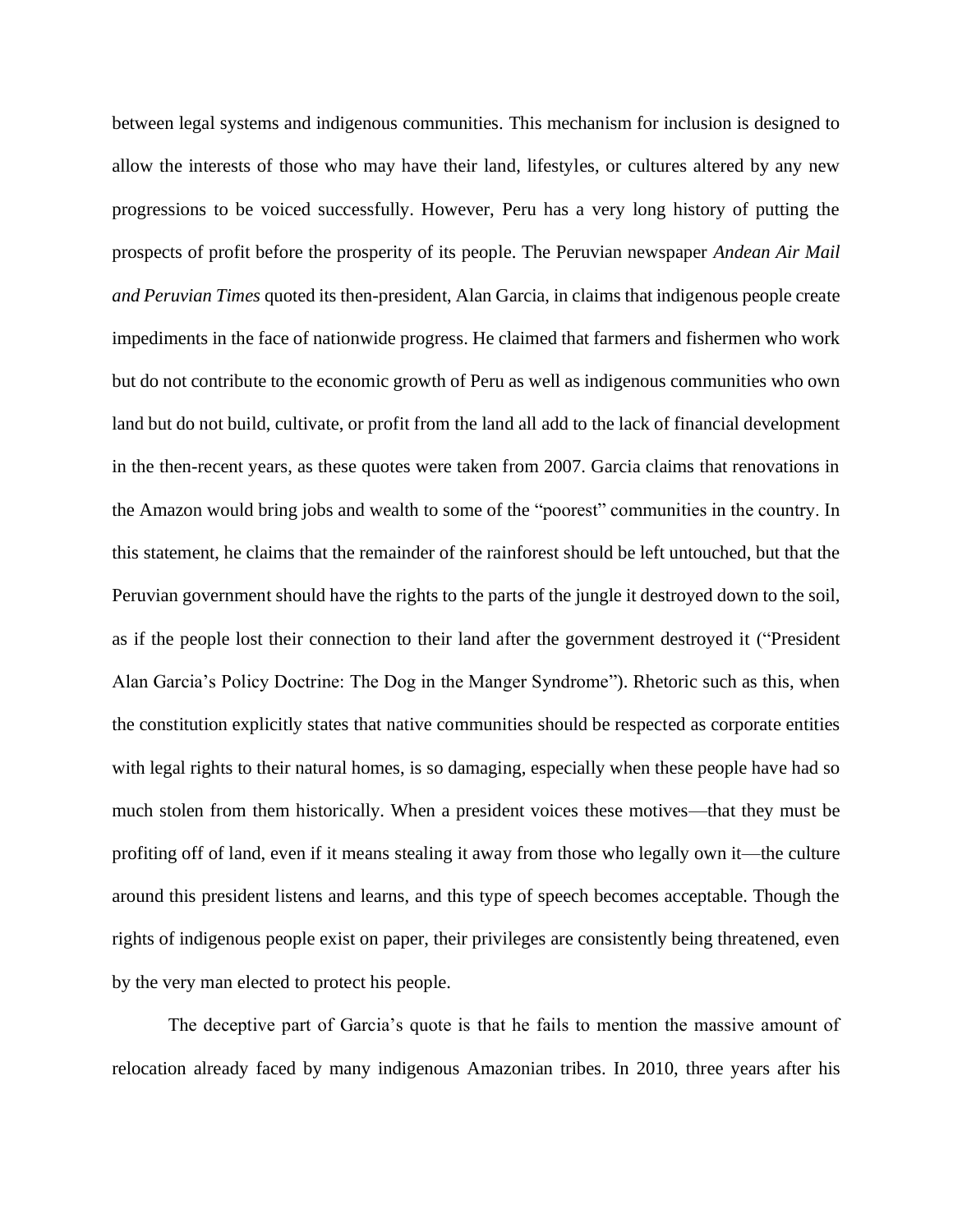speech, an estimated 50% of native people in the Amazon were no longer living on the lands of their ancestors, "suggesting that Indians were still having serious problems holding on to their territories" (Bodley 106). This does not even take into account the massive amount of Amazonian people who do not participate in the census. Of course, the bombast and mindset of the president has much to do with this. Alan Garcia was only president until 2011, and just one year after his presidency, Amazonian people began to see the tides shifting in their favor. In 2012, Amazonian tribes held rights to nearly one fourth of the land in the Peruvian rainforest: "This was an enormous change in land policies" (Bodley 107). When the president of a nation uses threatening and borderline hateful vernacular, it leads to very dangerous scenarios for the targets, as can be seen by the rights held by indigenous people both during and after Garcia's presidency. When power is shifted away from those with neocolonial mindsets who desire steps towards equality and rights for all people, true progress towards a universal humanitarian approach toward equity can be obtained.

Garcia's citation for necessitated revocation of indigenous land in the name of his version "progress" is not unique; it is actually the basis for the entire colonial system on the whole. In the modern day, with extreme capitalist forces across the globe, the definition of progress can be understood as the attempt to compete with these worldwide powerhouses. In 2006, the revenue gained from Peruvian oil was relatively small compared to other countries across the planet ("President Alan Garcia's Policy Doctrine: The Dog in the Manger Syndrome"). However, the extraction of oil helped to significantly accelerate Peru's per-capita economic growth as well as assisted the concentrated number of corporations who received the majority of the wealth. As one may imagine, this had very harmful effects on the indigenous people whose homelands were being used as oil mines to fuel capitalist profit while they received very little benefits. Their primary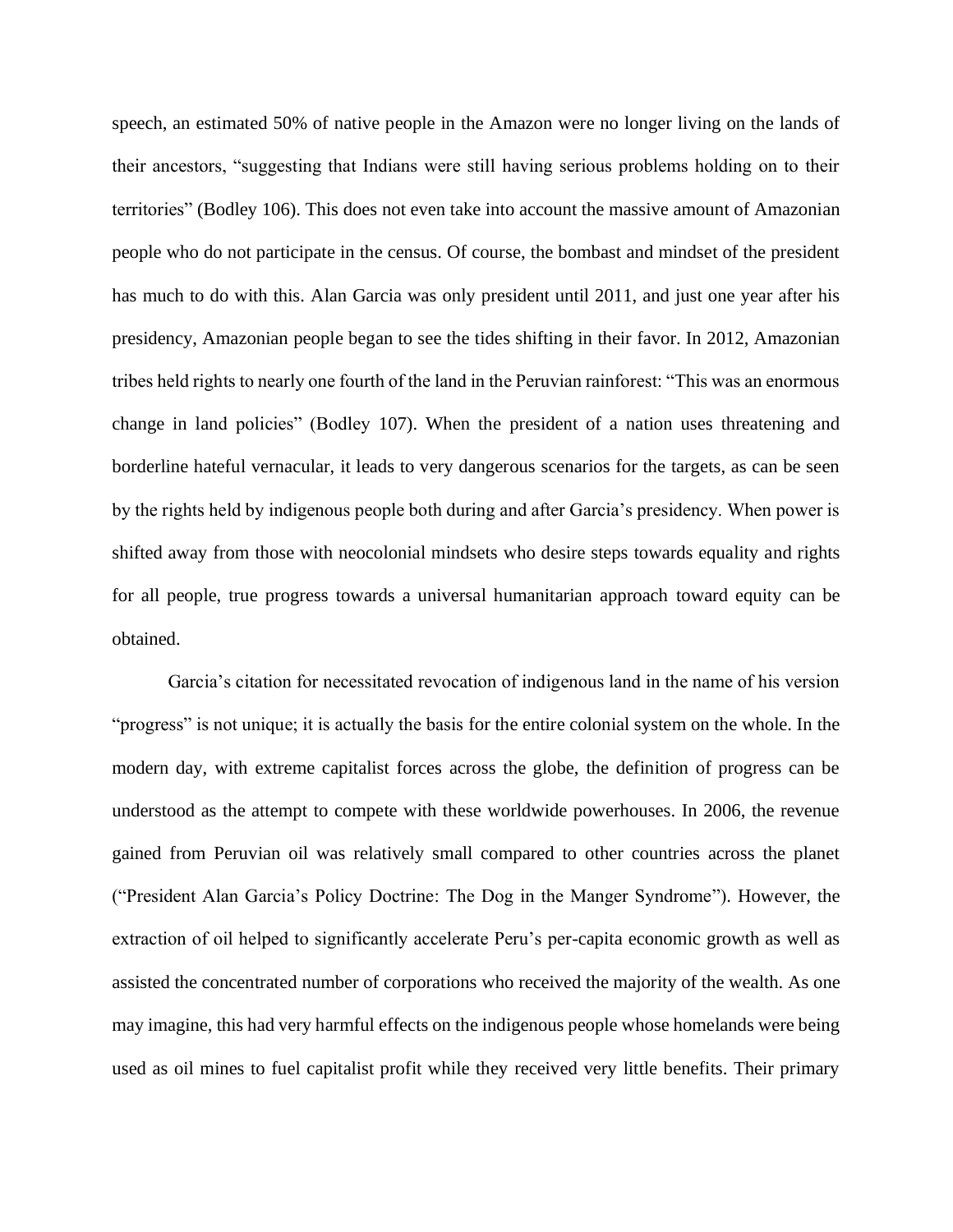food sources were contaminated, ritualistic birthplaces destroyed, and their people died all for the sake of modern progress. The word "progress" shouldn't sit right on the tongue if it's used to describe the inconsideration and exploitation of native people for the sake of funding corporations worldwide. Peru cannot compare itself with other national powerhouses until it develops an identity that falls outside of the traditional neocolonialist narrative. Until they do, they'll continue to be a post-colonial nation unable to accept all of the people within its boundaries.

For communities in these vulnerable Peruvian regions, such as the Amazon and the Andean highlands, the Peruvian government has developed habits of giving the legally required bare minimum, and even threatening to take that away, as seen by Garcia's earlier quote. This is most obvious in the disputes over rights to land, but can be seen in other sectors of Peruvian society as well. In the 1980's, Peru faced an intense wave of terrorism and country-wide violence leading to an extreme economic crash. Before the 1990's, standardized education had not been a requirement throughout the Peru, and therefore was not provided by the government. This was in part because many rural regions did not have schools nearby, as the previous governmental forces were not focused on developments of infrastructure. In this time, roads crumbled, terrorist organizations controlled rural villages, and the value of the dollar decreased by 1,772% at its peak ("Peru's Inflation Put at 1,722%"). During these times, milk and bread were in short supply, and even in the city centers, lengthy lines formed outside of food banks to receive rations. Groceries were paid for with crates full of dollars, as their values had decreased so extremely. The schools that remained open in the 1980's, even in the urban sector, were very often cancelled due to terrorist activity or government strikes. Despite the dead bodies of dogs hanging from lampposts in busy city streets, those in the rural communities had it much worse. Terrorist organizations, such as the *Sendero Luminoso* (inspired by the ideologies of communism), would often garner significant popularity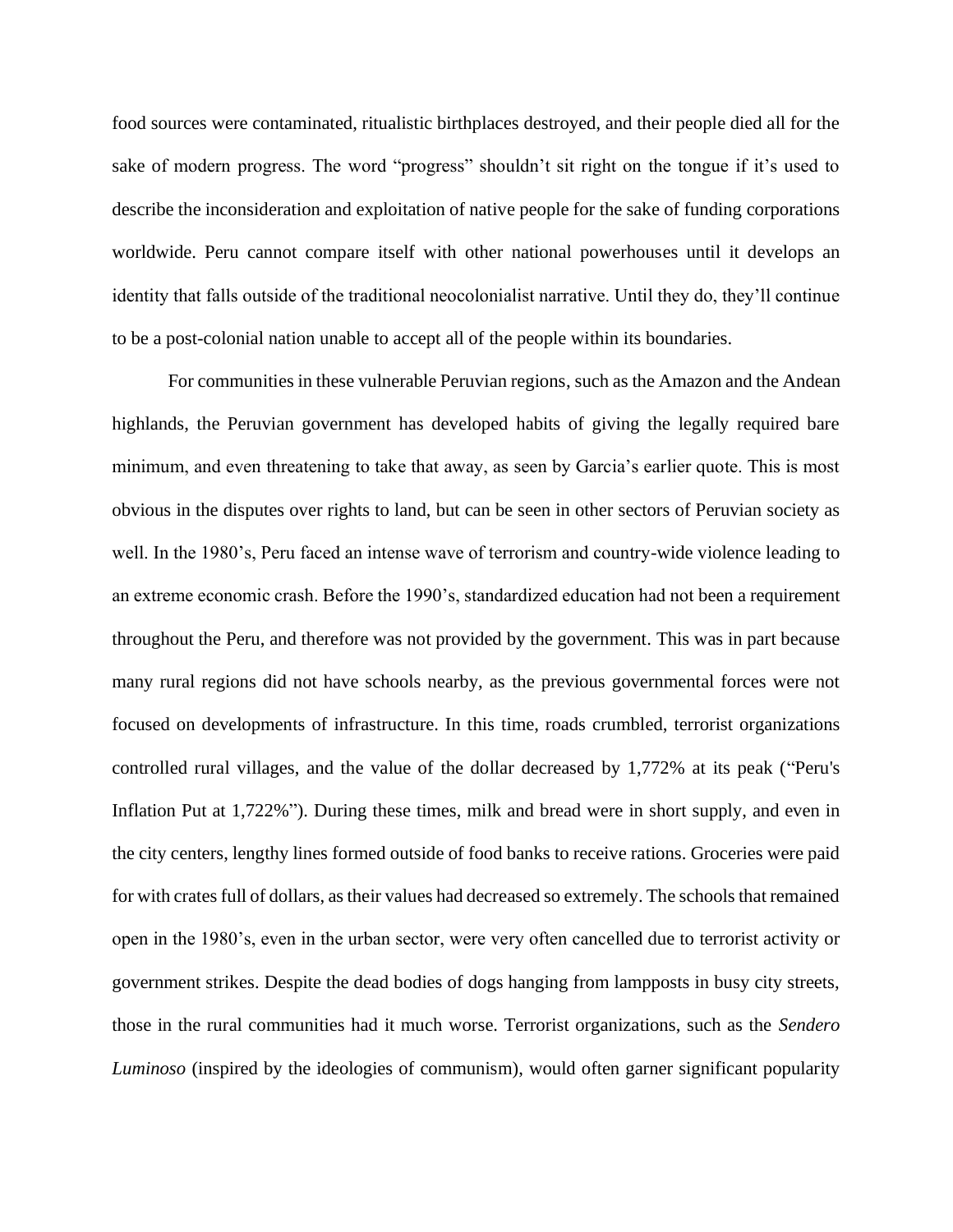in the rural regions that the government did not pay as much mind to. In these communities that lacked schooling and government protection, the *Sendero Luminoso* soldiers were often seen as knights in glimmering armor. In exchange for loyalty, the *Sendero Luminoso* would educate, protect, and provide for these highland villages. The education received by young children was, quite obviously, very biased to the belief systems of the *Sendero Luminoso* movement (Del Pino 179).

Despite the fact that they advertised assistance to the highland communities, the political and cultural ideologies of the *Sendero Luminoso* were extremely contradictory to that of the indigenous people. The alliances formed between the terrorist group and rural villages almost always ended in extreme acts of violence. All of the major recorded Peruvian massacres in the modern era take place between the years of 1983-1992, when the *Sendero Luminoso* and other breeds of terrorism were capable of reaching their peaks (Del Pino 179). These organizations deeply divided communities and their members, some of whom desired the protection of the terrorists, while others remained loyal to the official (albeit, painfully corrupt) Peruvian government. Indigenous communities turned on each other in their disunion, and this made taking advantage of these people all the more easy. These highland communities waged war on every possible side: with the *Sendero Luminoso*, with the Peruvian government, and with each other. The first major massacre was committed by the terrorist group as a retaliation against a village for cooperating with the Peruvian government, in which one-fifth of the deaths were children, targeted in their school. All of the later massacres were enacted by the Peruvian militia themselves, or the official death squad (*Grupo Colina*) that they had created. Again, schools were a major target for these attacks. Sometimes, entire villages were wiped out, making living and going to school in these highly indigenous regions extremely dangerous, and sometimes impossible. In citations for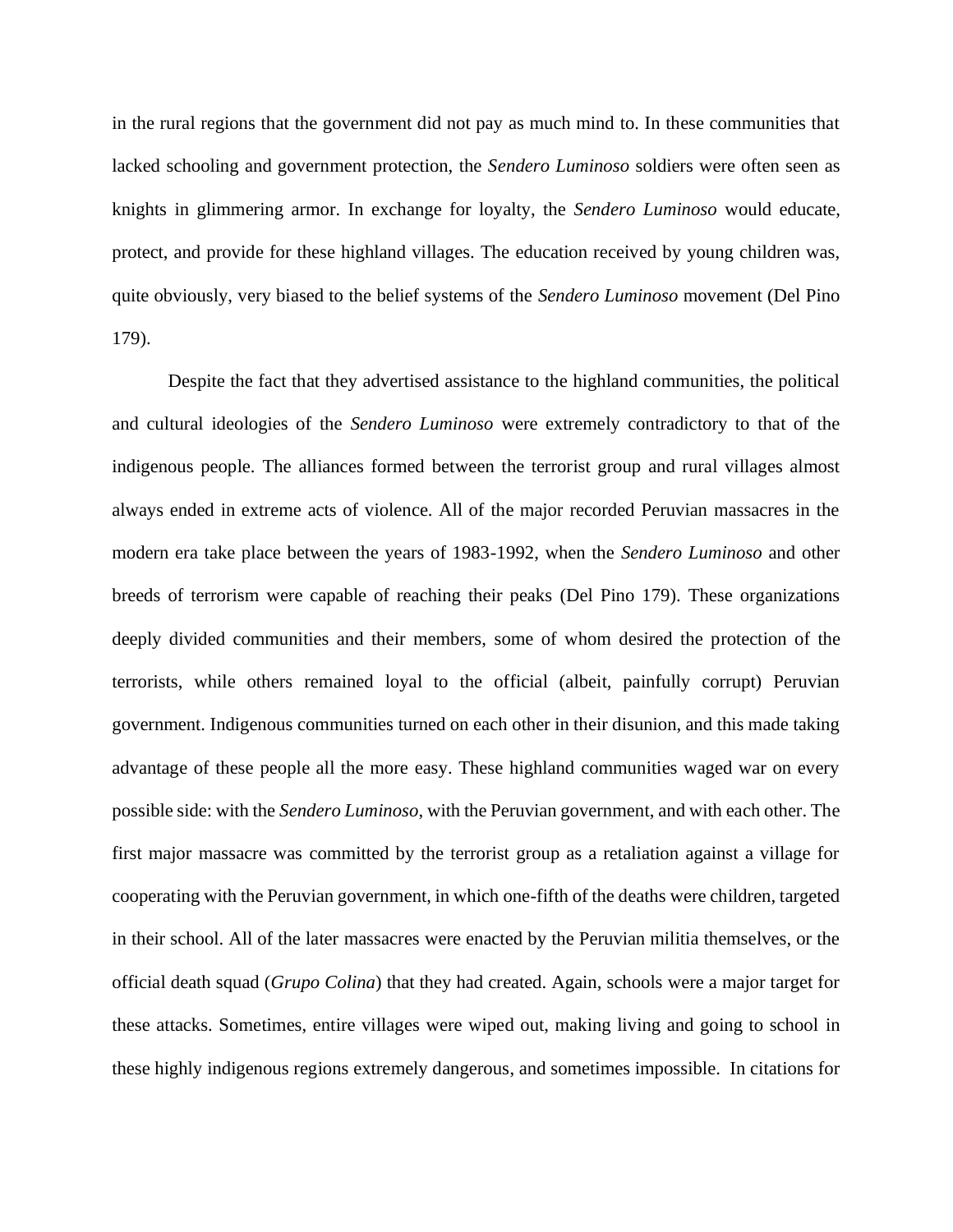their reasoning behind carrying out such brutal acts of violence towards peasant villages, the terrorist organizations and Peruvian militia claim they needed to "put [the communities] in check" (Guzman). While, of course, major accounts of death occurred on both the side of terrorist and Peruvian soldiers, the indigenous highland communities found themselves in the intense crosshairs of the Peruvian War on Terror. They had their vulnerabilities exploited by two militias that held an incredible amount of power over them due to the relative lack of education and governmental protection they received, compared to other places in Peru. In 2008, nearly thirty years after the massacres, the families of some of the victims were awarded nearly \$37 in a settlement case after a former Peruvian officer illegally immigrated to the United States to avoid charges regarding his involvement in one of the massacres ("Telmo Ricardo Hurtado"). However, as beneficial as \$37 million may seem the use of a monetary value in the compensation for loss of human life and communal spirit demonstrates and incredibly neocolonial response to these tragedies. Human spirits cannot be bought back to life, and to issue an apology in the form of a dollar sign instead of actual progressive change further validates the deep-rooted colonial state embedded in the Peruvian government.

Because of the dramatic series of events that took place between the years of 1985-1992, many Peruvians elected to migrate out of the country they were born in to find safety in other parts of the globe. However, this did not apply to indigenous people. As Garcia stated, the most vulnerable regions of Peru are also "some of the poorest" ("President Alan Garcia's Policy Doctrine: The Dog in the Manger Syndrome"). Though the definition of wealth is subjective, as these communities were rich in the cultural knowledge and indigenous heritage that has been lost and erased in the urban regions, they did not have the same level of financial support. Therefore, while so many other Peruvians were fortunate enough to be able to leave the country to flee the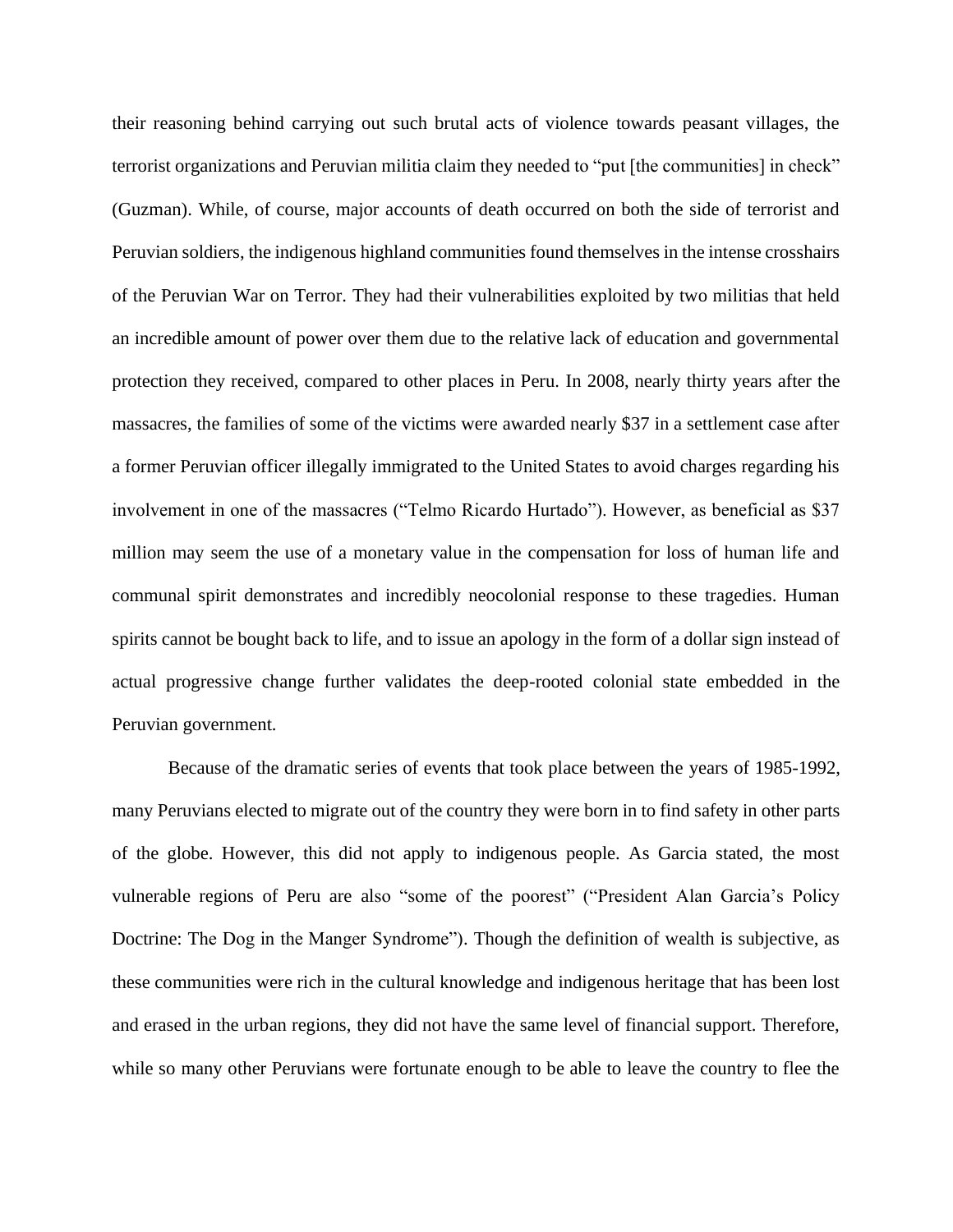dangers, those who did not have financial independence were trapped. Of course, the majority of these people were indigenous. This is just another example on the long list of how the capitalistdriven market of Peru further disadvantaged native people who did not contribute to the national economy: they could not afford to escape the terrors that reigned over their vulnerable homelands.

The fall of infrastructure, increase in terrorism, and risk to indigenous communities in the 1980's can be directly related back to Alan Garcia's presidency. Yes, the same Alan Garcia that was president in 2007. In Peru, presidential elections work in a similar fashion as the United States: a president holds the office for five years, and then can be reelected for a second term. Alan Garcia was president from 1985-1990, where he inherited a poor economy that he let spiral down the drain. It is no surprise that he was not reelected in 1990. However, in 2005, twenty years later, an entirely new generation of Peruvians were participating in elections. Teenagers in 2005 had not lived through the chaos that consumed Peru, and they had not reaped the benefits of later presidents; education reform was not complete until the late 1990's, after many of these children had been grandfathered into the useless system developed in the 1980's. Their uneducated majority assisted Garcia in taking the Peruvian office back in 2006. Alan Garcia cared so little about his country and the vulnerable populations within it, and yet his reelection was handed to him by some of the very people that were the most affected by his presidency in the 1980's due to their lack of education. The dangers of not teaching citizens is painfully clear: when students do not learn about hazardous political histories, they do not understand the severity of the consequences, and history becomes destined to repeat itself. This time was with the same exact man, twenty years apart.

Peace was (at least partially) restored by a refreshed government as the decades shifted into the 1990's. After the end of Garcia's first presidency, the country did indeed find itself making substantial strides towards a reestablishment of a developed social order, albeit through a military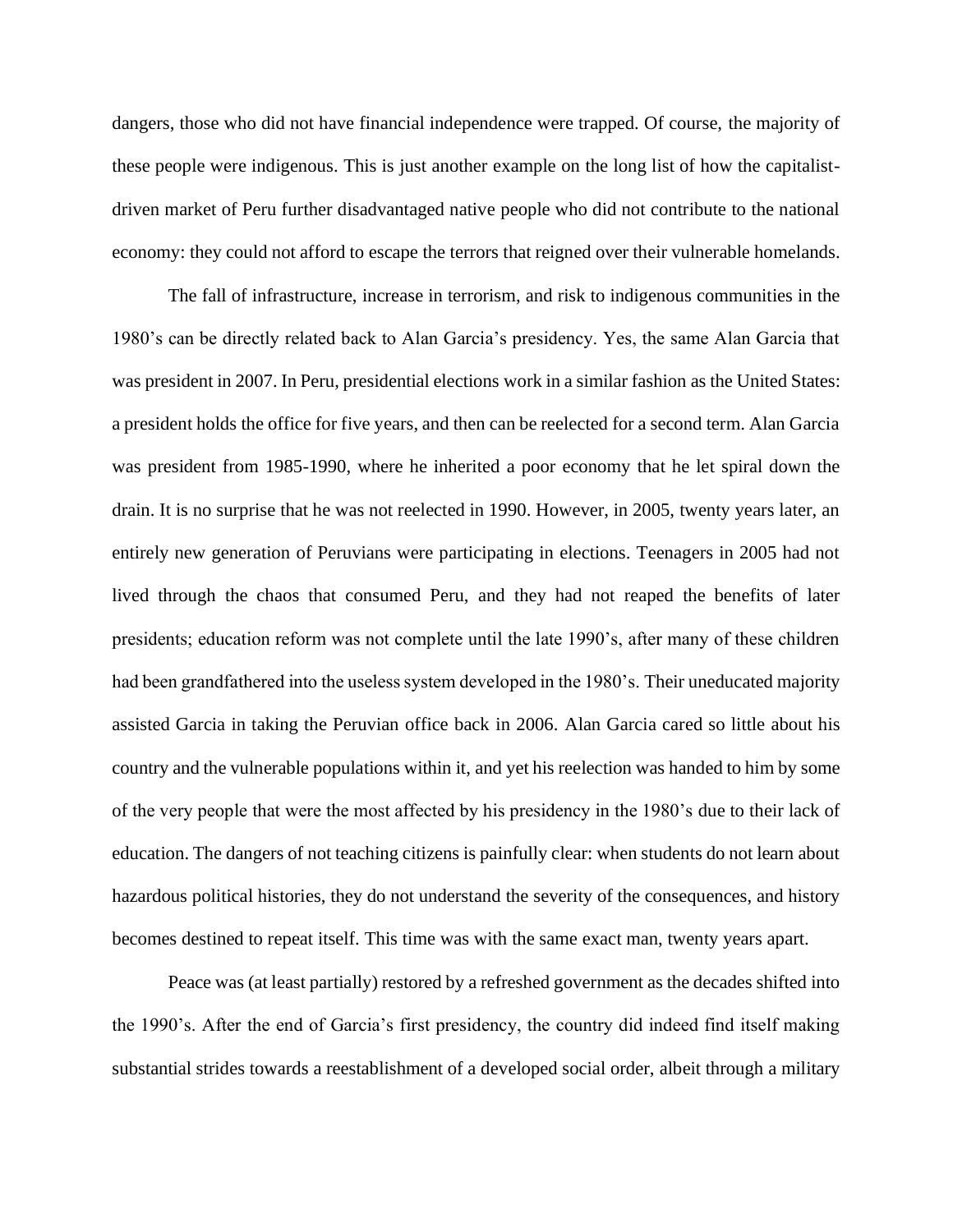dictatorship. The inflation rate necessitated a new form of currency, the *Nuevo Sol*, implemented in 1991. New roads and hospitals were built, Peruvians who moved abroad began returning to their country, and a new emphasis on education was created. In 1996, the Peruvian government made efforts to open a primary school in every recorded village across the country. While having a school and access to basic education in every community is a tremendous stride towards equality, it is more successful theoretically. Outlying regions still find their education systems at risk, even into the modern day. Peruvian youth are only required to complete six years of education, and that is all that is provided for them in their home villages ("Education in Peru"). The configurations of the buildings themselves range from schools with multiple buildings and large yards to small, oneroomed units where all ages are taught together, in the same space, depending on the size of the community that the education system supports. In areas with a very small student population, there is often only one teacher in charge of guiding up to forty students through their primary education.

Because these schools are government funded, all classes are taught in Spanish, with some bilingual exceptions. However, many communities are opposed to the obligatory learning of the language of their colonizers in the classroom. Of all of Peru's indigenous populations, 85% of native individuals speak Quechua, the language of the Inca, amounting to a quarter of Peru's entire population ("Perú: Perfil Sociodemográfico"). Initially, when the Spanish arrived in Peru, they learned the language in order to convert the natives to Catholicism, and even produced significant religious texts in Quechua. However, after a failed rebellion against Spanish authority in 1780, half a century before Peruvians received their independence, Quechua and other indigenous aspects of life (such as native religions) were strictly outlawed. An extremely negative stigma grew around the language for centuries to come. Even in 1975, when Quechua was declared an official language of Peru, the use of the language has declined so sharply that its primary existence has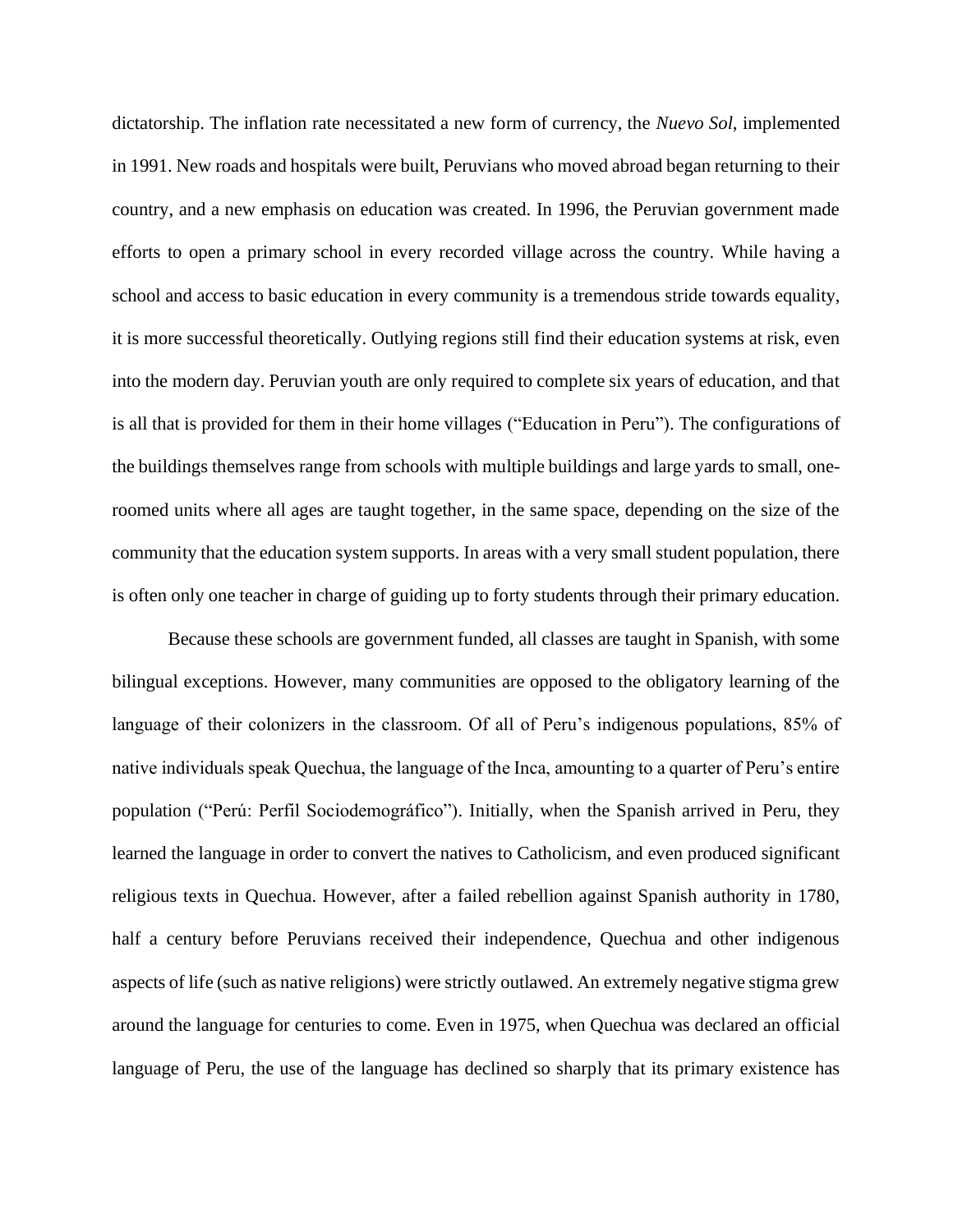been mainly secluded to the highland regions ("Perú: Perfil Sociodemográfico"). Historically, speaking Spanish has been the only way to advance in the class system in Peru. Though it seems counterproductive, this is the exact reason the opposition to its teachings has become so strong. The very language that was used to isolate, assimilate, and decimate the Inca Empire, the ancestors of these indigenous people, is now being forcibly taught to their children in the classroom. They also protest Spanish in their children's academic environment as a way to object to the status quo of Spanish being the more professional language. In order to move upwards in the class system, a proficiency in the language must first be obtained. Those who reject Spanish simultaneously reject the European notion that assimilation is necessary for progression and respect. The obligation to receive an education in Spanish is seen as the imposition of the colonizer's culture in a space dedicated to upholding native traditions.

Despite this, it is undeniable that the government has made recent efforts to make school in these "peasant" regions more accessible. However, the indigenous people of these societies often still struggle with the concept of an institutionalized education for a variety of reasons. These areas exhibit the highest rates of student absentness in the country, which contributes to their receiving very little in governmental funding or supplies. The less students that show up, the lower the quality of the education, and thus, and endless downward spiral of students and government alike neglecting the seriousness of these education issues ensues. Student absentness is also caused by the culture of these regions. Residing miles away from any urban district usually implies a reliance on indigenous traditions as a source of income, which are most often meager at best. This increases the chances that students in rural settings are either impoverished, and therefor do not have the clothes or other means to attend school, or are working with their parents attempting to stay out of poverty, thus greatly inhibiting their ability to set aside time for the classroom. Parents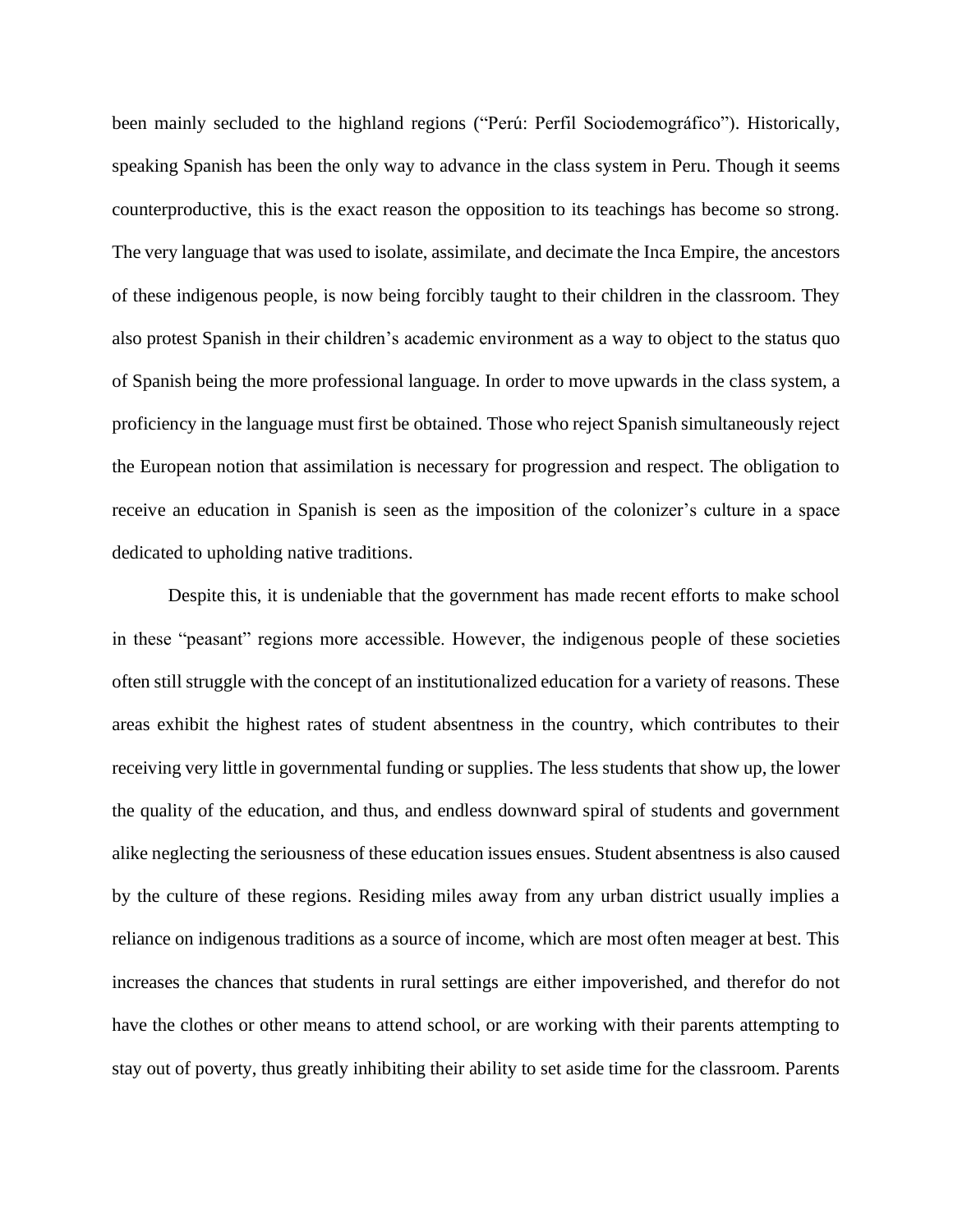with these lifestyles in which education has no tangible value are less likely to send their children to school, and there is very little external enforcement of attendance, compared to cities. Not to mention the fact that many parents nowadays lived through the tumultuous 1980's and may still potentially possess a distrust in the education system considering their education experiences under the terrorist regimes. There are also distance and safety concerns, for transportation is mostly onfoot, and the trek may prove to be dangerous. Teachers in these regions often find themselves paid a considerable amount less than those in metropolitan centers, despite the fact that many take on an entire school single-handedly, leading to teachers providing very low quality of education, or perhaps none at all ("Education in Peru"). Many teachers are often assigned to these remote locations after growing up and receiving a formal education in the municipality, leading them to feel disconnected from their students, which returns a low possibility of cultivating a meaningful relationship with the students. Instead, the children see a teacher who does not want to be there even when they don't want to be there themselves. It is no surprise that there are incredibly large gaps between test scores from urban to rural regions.

In addition to the challenges faced by students and teachers alike in the primary education sector, secondary education is not a requirement in Peru, potentially making higher education out of reach, and initial schooling efforts obsolete. Secondary schools are located in established towns, sometimes miles away from remote villages in the highlands or the Amazon ("Education in Peru"). In both scenarios, the walk, which could amount to hours on hours, also has an increased likelihood of being dangerous, given the geographical conditions of these regions. While all indigenous children are affected by the inaccessibility of secondary schools, girls carry the most risk. According to the official Peruvian crime report for 2016, "Peru has one of the highest reported crime rates in Latin America… Kidnapping… is a common fact of life in Peru. Violent crime has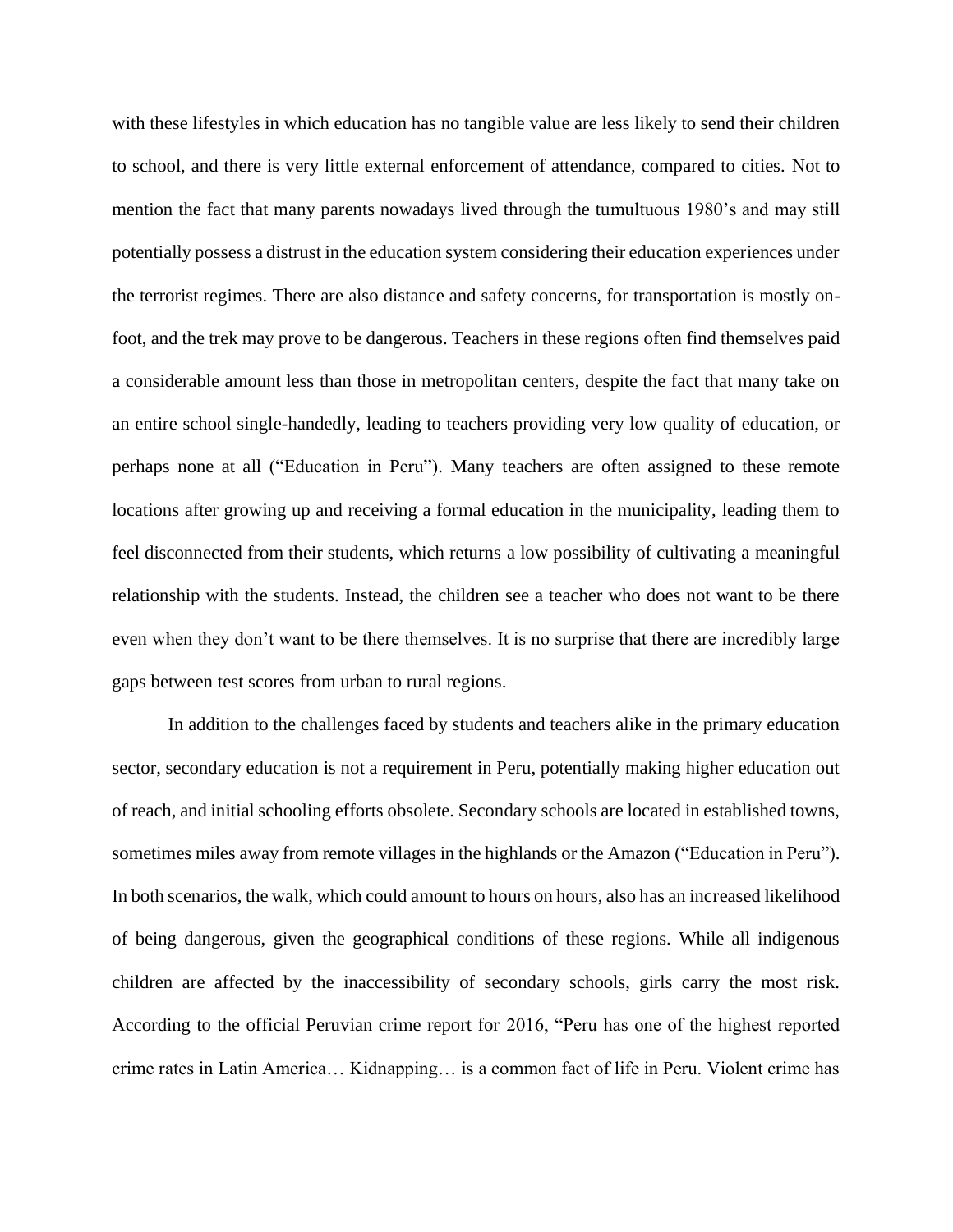been on the increase over the last few years…" ("Peru 2016 Crime and Safety Report"). There are no official numbers regarding kidnapping rates in Peru, urban or rural, but stating that kidnapping is a 'common fact of life' in this country is a large indicator that it happens often. There are some regions with imposed travel restrictions to reduce crime in certain areas, especially after sunset ("Peru 2016 Crime and Safety Report"). For young women, walking alone down these roads for hours may literally mean risking their lives for the sake of their educations. Understandably, some do not find this worth the risk, and opt into remaining in the indigenous communities that raised them. Women who want to integrate into urban society but cannot because of accessibility issues are trapped by forces they cannot control. It is also common for parents to pay money for their sons to live away while attending secondary schools, but daughters very rarely receive this level of freedom ("Amazon Schools").

The education system is proof that implementing European institutions on lands that still immerse themselves in indigenous, native culture is not successful. In order for young people from rural settings to have the same access to opportunities, specialized adjustments to the system must be made. Specific attention to the particular cultures and communities that use the school must all be taken into consideration. This also applies to the way in which elections function. Elections (also an idea introduced to the region by Europeans) require the participation of every registered Peruvian. According to the information collected during the 2016 election, 87% of Peruvians casted a vote for president ("Republic of Peru"). While this number is unexpectedly high, in regions where health centers are used as the backup alternative to native medicinal practices, many babies in highland and jungle regions can be born off the record. Therefore, they do not exist on the census and are not required to vote. While this may be seen as a blessing because it excludes them from the need to participate in voting, this alternatively does not allow them to have a say in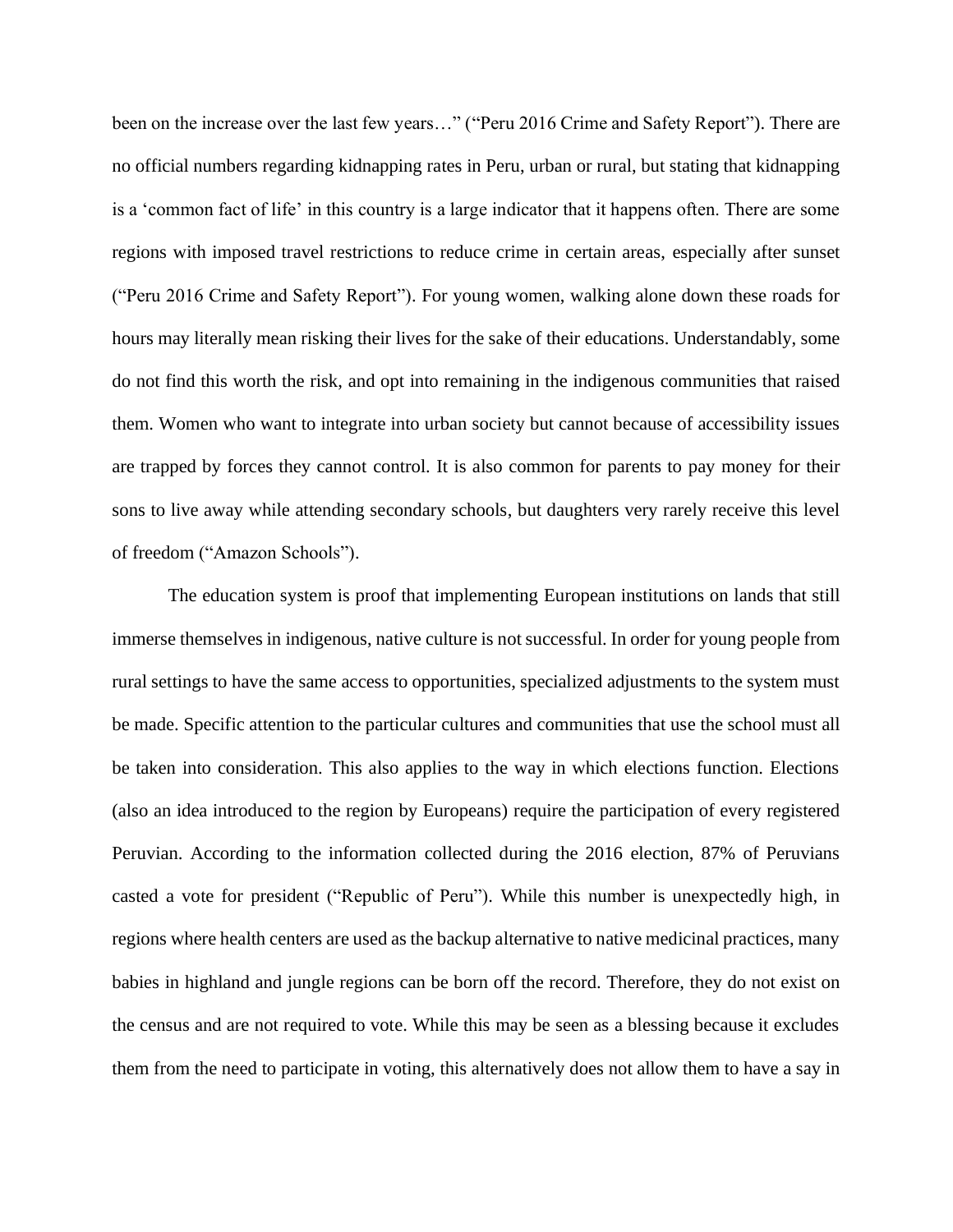the government that controls their lifestyle. Also, for those residing in the Amazon and highland regions, access to voting centers are scarcer compared to the cities. In the Amazon specifically, many individuals only have the option to travel by boat through the river to voting centers that take them hours to reach ("Peru Poll Goes Down to the Wire as Last Votes are Counted"). The sacrifice of time made by indigenous individuals to vote is much larger compared to those in the urban regions who can simply walk to a voting booth. The disadvantage may discourage those living in isolated regions from participating in the elections and thus putting them in legal danger; Peruvian populations in the city do not need to worry about traveling over days to exercise their rights, while those in isolated regions need to dedicate valuable time and resources to the journeys necessary in order to participate in their public elections.

Because the number of citizens voting as well as accessibility to voting centers is higher in the cities compared to rural regions, the reality is that the indigenous communities are, in a sense, controlled by the values that drive the rest of the country. Therefore, ignoring the way in which urban sectors view their indigenous counterparts makes in nearly impossible to understand how native people fit into their nation. Education in Peruvian cities regarding indigenous knowledge is absolutely crucial because those educated in the metropolitan centers are those same people who grow up to write the laws of the land. According to Peruvians dwelling in the urban regions, while the years of colonization and Spanish rule are taught as a horrible disrespect to the country, indigenous people were not adequately represented in the years they attended school. There was no literature, no main characters, and hardly any history that extended into their era regarding the struggles of native people (Nelson). Unless one were to take history courses specific to indigenous communities, issues concerning native populations would not appear in the curriculums, in the same way minority histories and cultures are taught here in the United States. Peruvians themselves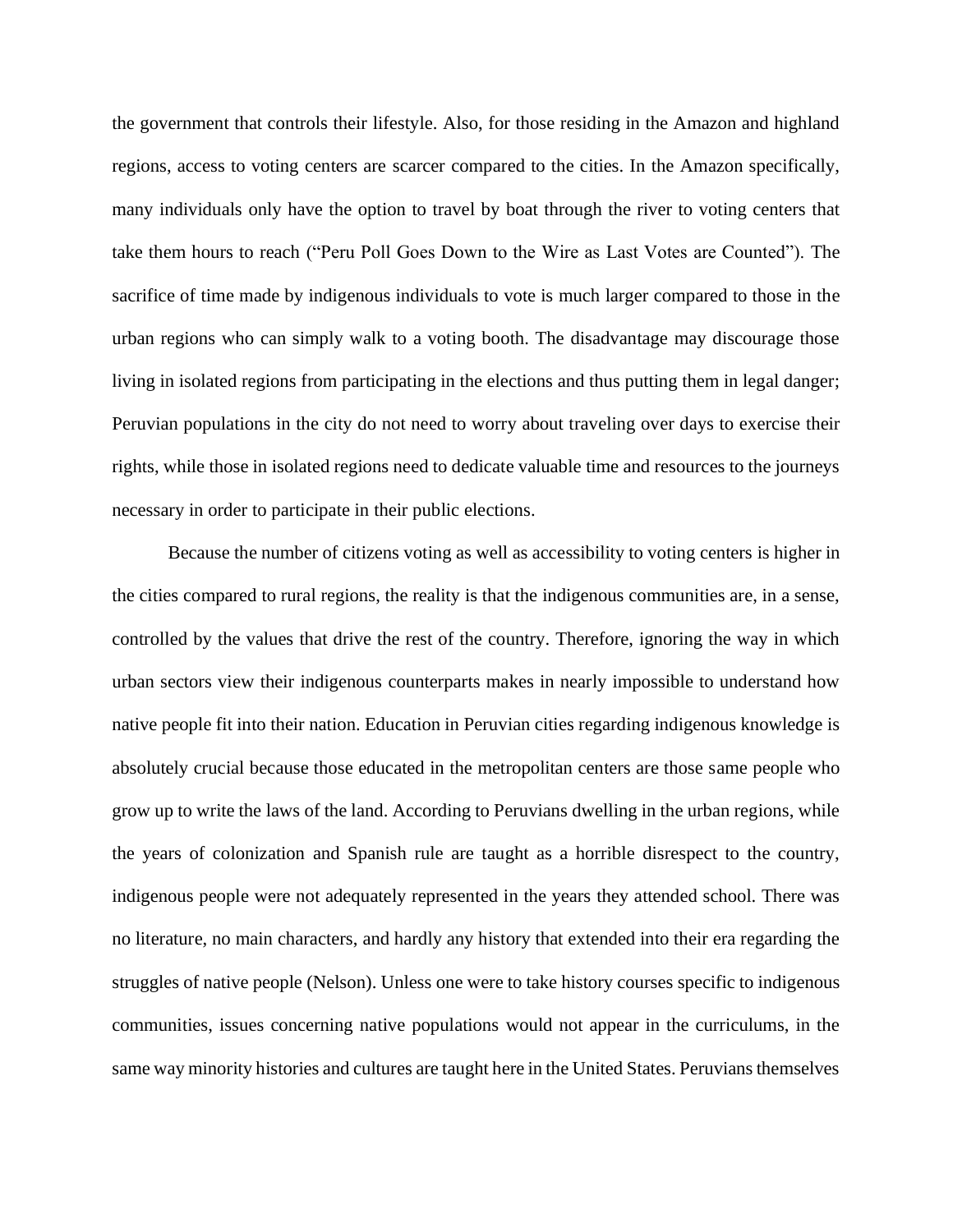claimed to be anti-Spanish in their educations while simultaneously ignoring the very people that have struggled the most in the years since Spanish colonization. However, in the years of growth and reforming strides, the education system is facing a great restructuring. Nowadays, many schools even provide classes in Quechua to further spread the knowledge of their underrepresented indigenous communities. While, of course, there are great advances to be made in terms of equal and adequate representation for indigenous Peruvians, many urban education systems are indeed taking steps in the right direction with regards to an honest and ample illustration of their own native populations.

In the same way that access to education is more limited in the rural regions, proper healthcare can be challenging to implement outside of the city sector. The general health of populations becomes worse in the rural regions because of both communal inabilities to fund health centers and hospitals as well as environmental pollution factors that disproportionately affect indigenous people because of their environment. Since the beginning of colonization, indigenous people have faced intense battles concerning their health, as nearly 80% of the deaths within Inca Empire were caused by diseases spread by the Europeans (Orlow). In the modern era, steps are being taken to assist native communities and their fight against poor healthcare. The military dictatorship that rewrote the constitution, reestablished the Peruvian economy, and stomped out terrorism also completely centralized the government, meaning the control of the nation was extremely concentrated to the federal authorities. After democracy had been regenerated in the early 2000's, efforts to decentralize the varying national administrations began, with healthcare returning to a decentralized healthcare system by 2002 ("Peru" [*Country Case Study*]). This means that local government officials were granted the power to make healthcare decisions for people under their jurisdiction. In the years after the collapse of Peruvian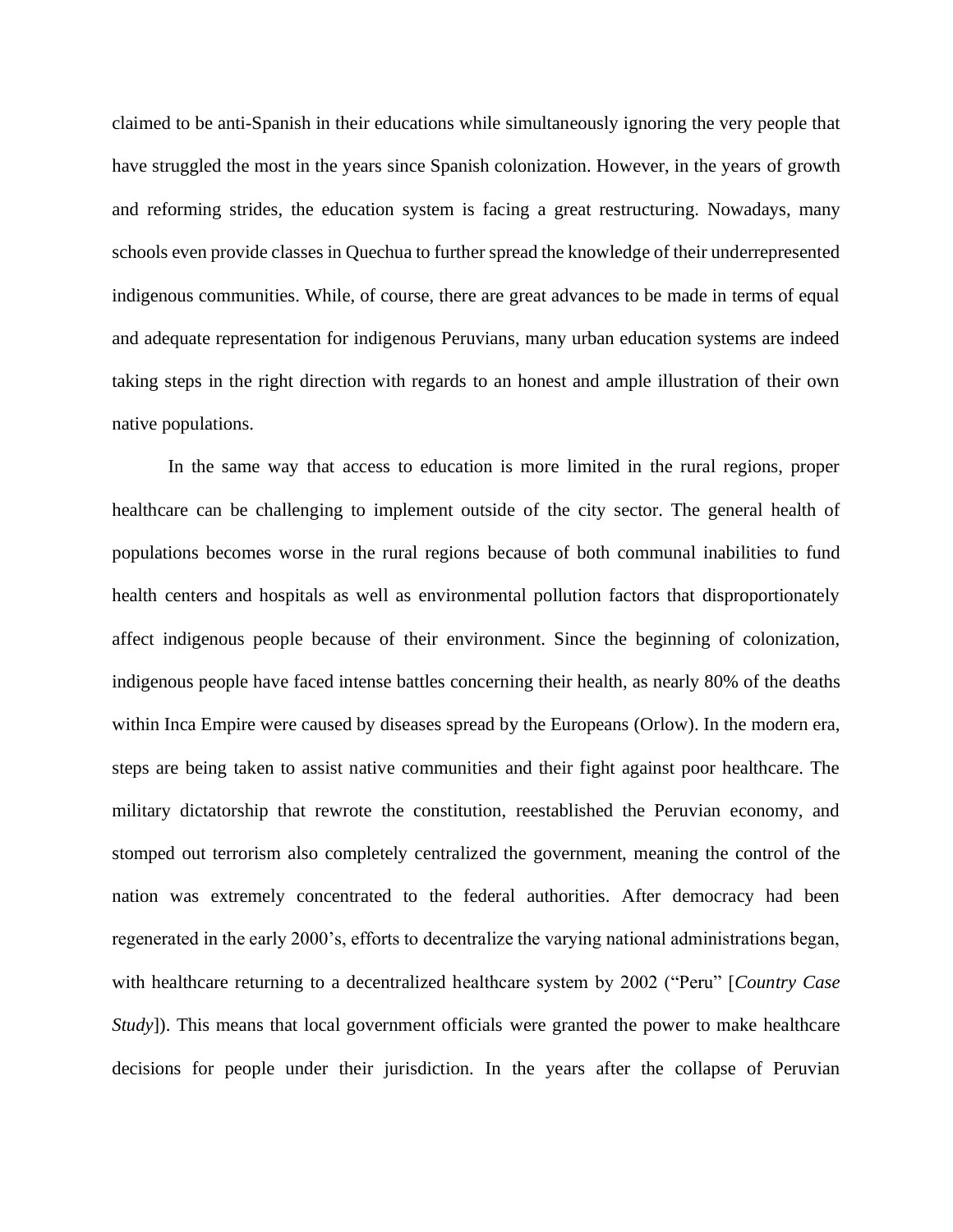infrastructure, the national government proved to be making positive strides; child mortality rates decreased, government spending on healthcare increased, and healthcare centers saw increased utilization, specifically in the rural regions. By 2009, the Universal Health Insurance Law had been passed, introducing a mandatory health insurance system. Currently, more than 80% of Peruvians are covered by some form of health insurance, and additional steps are being taken to further promote healthcare ("Peru" [*Country Case Study*]). However, some of these healthcare systems only assist those who contribute to the country in the form of taxes, or are officially employed, therefor disqualifying many native Peruvians who do not have certified jobs. Moreover, hospitals are primarily concentrated in the urban sector; for example, 250 hospitals (23% of all Peruvian hospitals) are found in Lima alone ("Peru" [*Country Case Study*]). Another primary problem with health centers in the rural regions was retaining workers in these remote areas. The introduction of a new system, called SERUMS, requires all Peruvian medical students to spend a year in a village that contains a low amount of medical providers. This authorized year allows for students, presumably born and raised in the metropole, to familiarize themselves and gain comfortability in smaller villages in the high or lowlands ("Peru" [*Country Case Study*]). This has led to an increase in retention for health workers in the regions that city citizens did not feel comfortable in before the SERUMS program. The introduction and success of the SERUMS program demonstrates how these incredibly unique regions require a non-traditional approach to the implementation of various institutions. Different places necessitate various accommodations, as should be made for indigenous people who have already suffered through so much. Additionally, global nongovernmental organizations such as Doctors Without Borders and UNICEF have assisted the Peruvian government in the battle against serious and preventable illnesses and providing healthcare to remote regions (Young 291).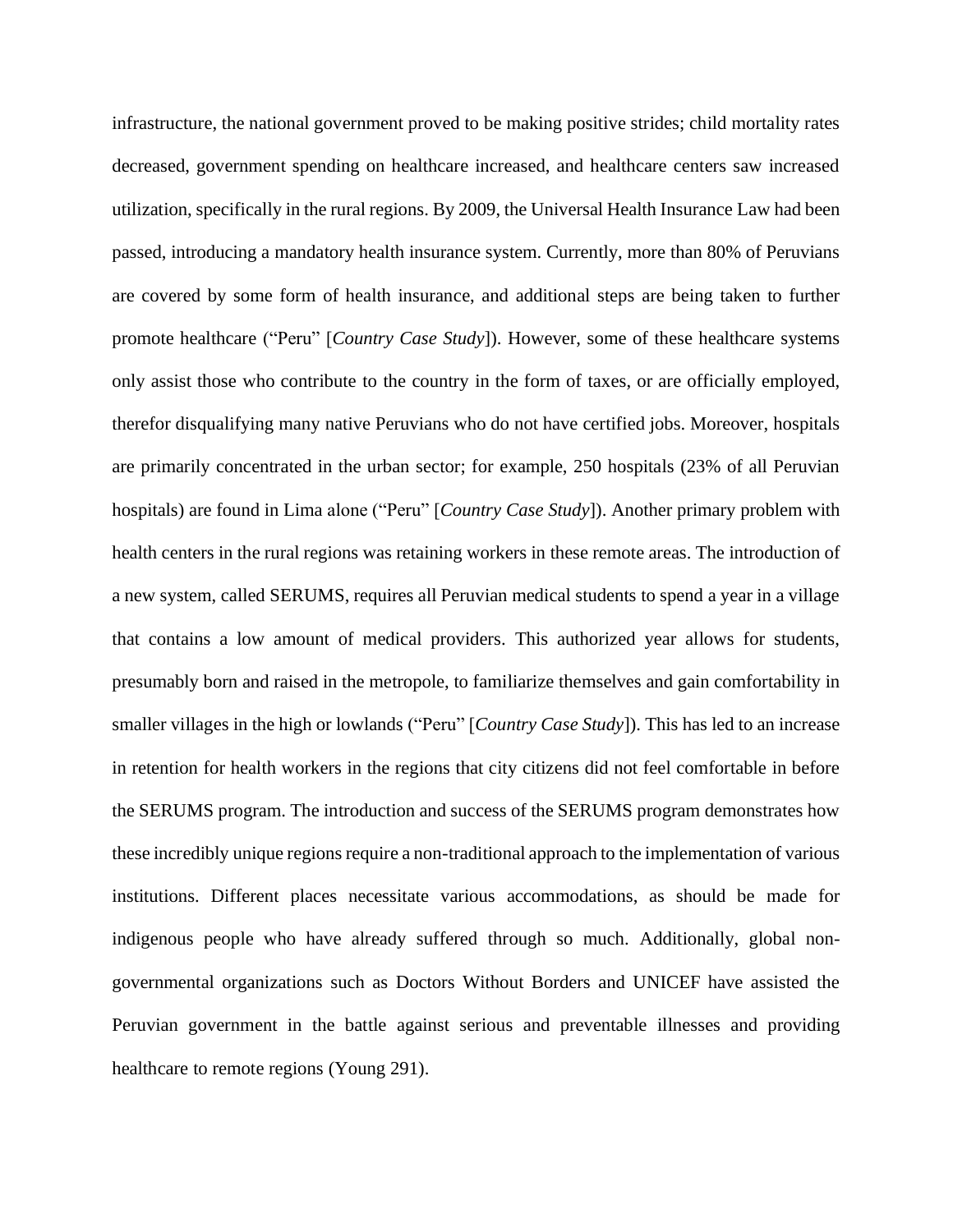Despite the incredible steps taken forward in recent years of growth, Peru's vulnerable regions still suffer at incredible rates compared to those in cities. For starters, when compared to other Latin American countries with similar GDPs, Peru allots nearly 50% *less* governmental funding for healthcare (Cotlear). This means that those who opt in to private healthcare systems receive disproportionately better care than those relying on the underfunded public health centers. Of course, when indigenous regions are also some of the 'poorest' in terms of financial flexibility, they are given the less valuable of the options. This explains the absurd increase of maternal mortality rates when comparing the urban and rural regions. In the urban regions, 90% of mothers had access to a trained associate during their labor; the number is less than half of that for the urban regions. Additionally, 98% of Peruvian women in the cities gave birth within a healthcare facility, while 36% of women in urban regions had the same luxury. Infant mortality rates are between three and four times higher outside of city limits and in remote villages (Borja). Healthcare systems, specifically regarding women's healthcare and treatments, still contain extreme equity rifts in the comparison between urban and rural districts.

Those dwelling in bucolic sectors, specifically in the Amazon, are much more likely to have environmental pollution affect their health. The majority of illegal gold mining and oil extractions are carried out by the very people that survive off of the lands they are polluting. Because of the struggles that come with implementing an education system in the Peruvian Amazonia, many of the indigenous people that reside there are uninformed of the environmental impacts that come with their operations. Mercury is an important element of gold mining, and is almost never disposed of in an environmentally friendly manner. This leads to rampant levels of mercury poisoning the Rio Madre de Dios, the most significant river of the Peruvian Amazon. Mercury poisoning affects the water quality, aquatic life, and the people who rely on both the river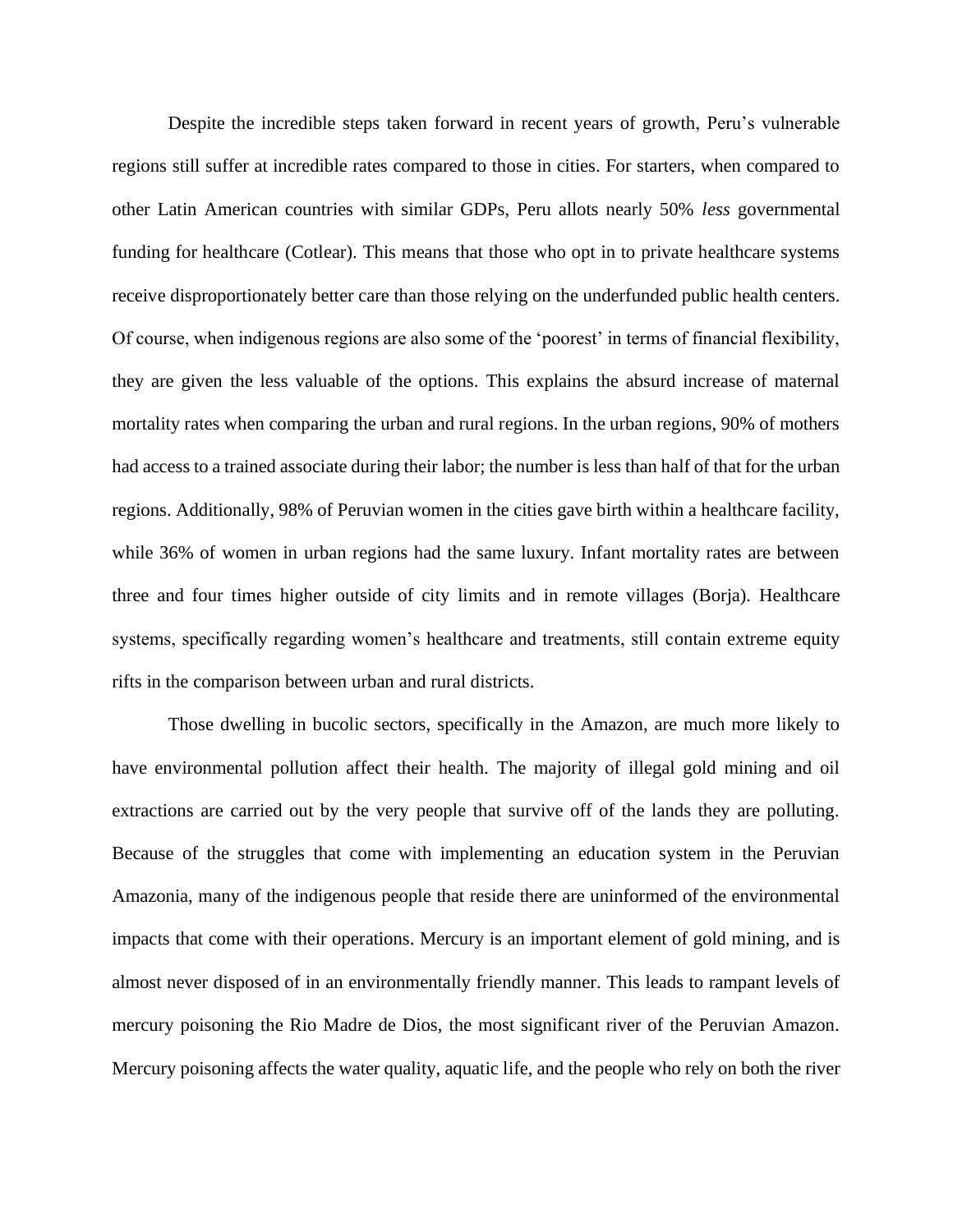and the fish it provides. In 2016, an estimated 41% of the population subsisting on the river had been affected by mercury poisoning, an epidemic that caused the then-president to declare a state of emergency (Jamasmie). However, though it has been years, illegal mining remains a large problem facing these communities; the river, the fish, and the peoples themselves are all suffering at once. The damage done to the jungle can even be seen from space, and yet, the government pretends to be blind to a disaster even the stars can see. Illegal oil extraction also has the potential to severely affect the people inhabiting these communities. In order to access oil-rich regions, new roads must be paved to provide easy entrance routes for the equipment. This leads to deforestation, air pollution due to the massive machinery, a disruption of the life in natural ecosystems, and the spread of preventable diseases. The Peruvian government claims these types of illegal activities are difficult to prevent given the size and scope, as well as the lack of provisions, regarding the rainforest. However, as the World Wildlife Federation states, there are countless loopholes in policies concerning oil mining within Peruvian legislation ("Oil and Gas Extraction in the Amazon"). Given the current situation, halting illegal activities in the Amazon seems to be nearly impossible, further disadvantaging the health of the communities who rely on the natural resources of the land to sustain themselves.

Many indigenous communities also have more faith in their ancestral healing traditions than they do in the European institution of medicine. Shamans (practitioners responsible for facilitating interactions between the spirit and physical world) are liable for maintaining the balances between body and soul for their communities. Their treatment styles are non-traditional in that many of the ailments they specialize in are unique maladies (such as evil wind or fright sickness), and their treatments and services are almost always monetarily free (Montenegro). However, as European medicinal habits have permeated some of the more remote regions of Peru,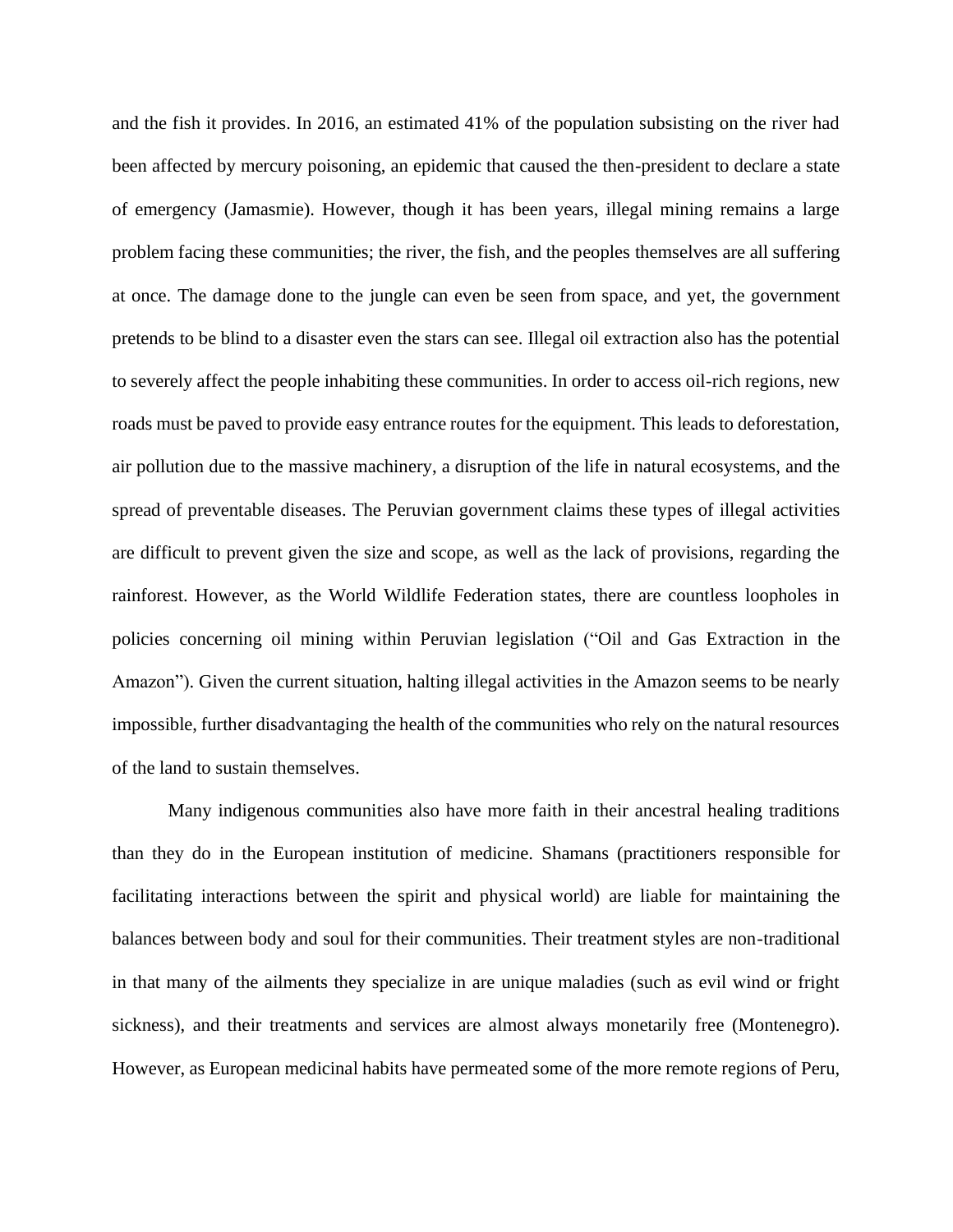shamans are discovering their ancestral traditions are slowly being pushed out of these indigenous communities. In an effort to stay relevant and maintain their valuable customs, many shamans now make an effort to appeal to tourists instead of to the communities who revered their ancestors and now reject the modern shaman (Proctor). Nevertheless, as the shaman himself is growing less popular in indigenous regions, many rural households still have a strong grip on the native medicinal traditions passed down to them. Use of natural remedial plants is still preferred by many rural communities over the mainstream pharmaceuticals (Montenegro). Many of these populations even acknowledge that dispensaries may be more effective, but still maintain a preference for their indigenous knowledge. There are many reasons for this, stretching from the pragmatic cost and naturalness of the medicine, to the fact that some pharmaceuticals cannot address the unique ailments mentioned previously, to the rebellious rejection of anything imposed by the Spanish, as is common in indigenous communities. Native Peruvians, who have very little control over anything in their nation, can find control in choosing to snub the institution of medicine introduced the land as a result of colonialism. The altering forces of traditional medicinal knowledge and modern healthcare systems have created a non-mutually exclusive relationship, meaning that indigenous people often combine both native and European aspects of healthcare to cater to their ever-evolving beliefs.

The Peruvian government advocates for indigenous people to move to the city to access better opportunities, mainly regarding education and healthcare. The migration that some native people choose to endure from the rural to the urban regions also has potential to cause damning health issues. These individuals are more prone to increased rates of stress and anxiety, as well as a multitude of other mental health problems, regarding their assimilation. This leads to a higher propensity for alcoholism and illegal drug use (as Peru is the world's second highest cocaine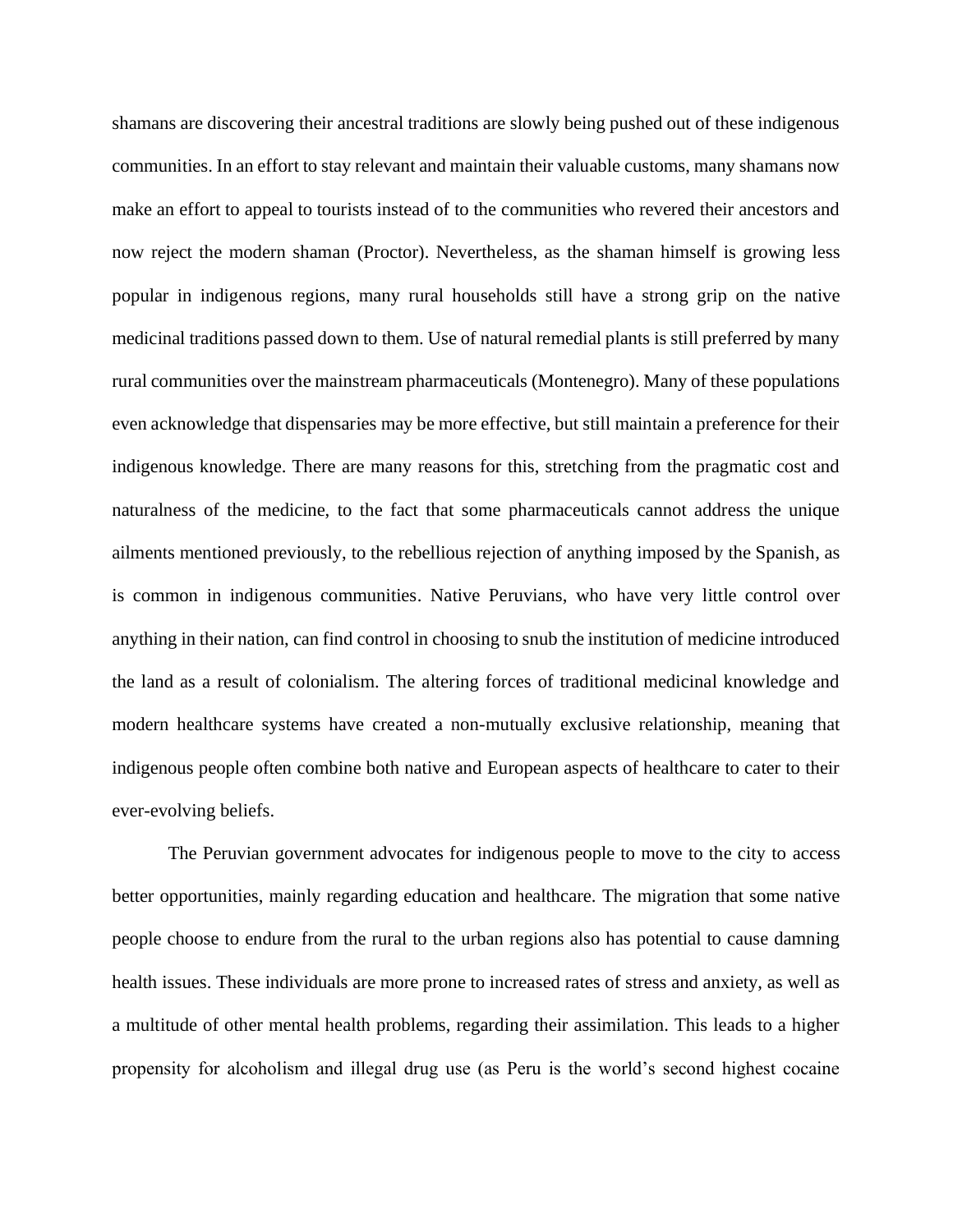exporter), which has obvious negative effects on both physical and mental wellbeing. The dietary change, from all natural foods to a more mainstream diet of processed goods, triggers obesity and hypertension (Montenegro). Even when individuals from indigenous communities decide to migrate to the cities for amplified access to opportunities, including healthcare, they are only putting themselves and their bodies at risk in completely new ways.

Despite the inequalities still faced by indigenous Peruvian communities, the times are indeed changing. According to the book, *Resurgent Voices in Latin America: Indigenous Peoples, Political Mobilization, and Religious Change*, published in 2004, Peruvian's native communities "present a new face to Peru's political classes. Increasingly, they no longer accept the subordinate status imposed on them for centuries" (Clearly 43). The reason these efforts for political change took so many to reach the rural communities of Peru is because of how far removed they've been from the politics surrounding their existence, just as they have everything else in their own country. The same way their access to education and healthcare has been limited, so has their ability to retrieve invaluable information. Though assisted by the implementation of a national education system throughout Peru, the increase in demand for indigenous political activism was primarily brought on by another, even more powerful force. This potent institution, more widespread than any other in Peru, was ironically brought to the land by the Spanish. Its omnipotence has affected nearly every citizen in Peru, and though it may be seen as a terror for indigenous communities, the Catholic Church itself is the primary reason for the mobilization of activism for Peru's native people.

The Catholic Church provided a great variety of resources that the government had been denying the indigenous populations of Peru since their colonization. Catholicism had initially been imposed in even the most remote of societies upon the initial Spanish occupation of Peru.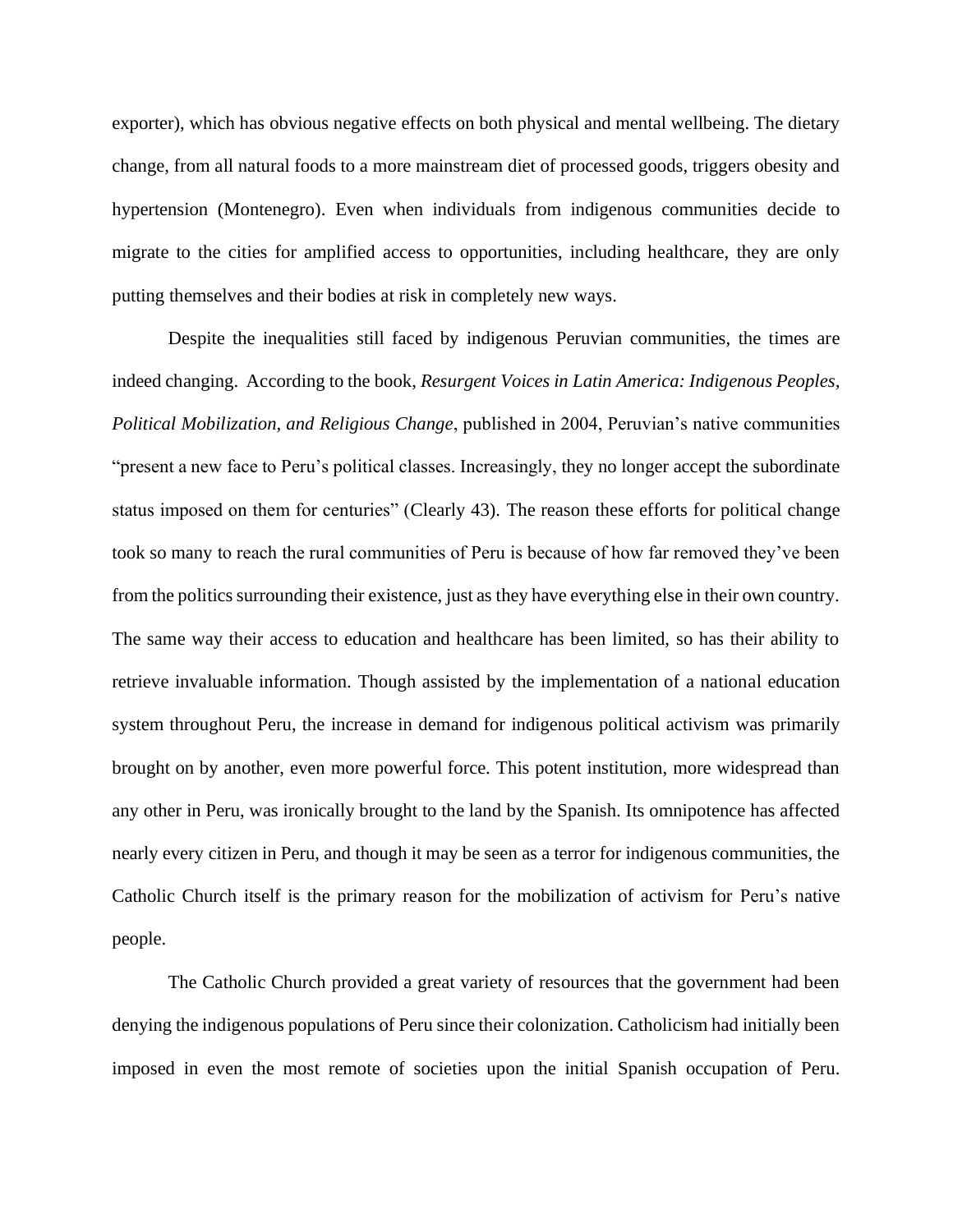However, after the churches were built and ministers were implemented, the upholding of these remote Catholic centers and the religious values themselves dwindled. By the mid-1900's, the original beliefs and practices of Catholicism had nearly been abandoned overall. By the late 1960's, new missionaries began making the journey to those rural, isolated communities, many of which had forsaken Catholic values and traditions, or the physical churches themselves altogether. It was also around this time that the Vatican began further separating itself from mestizo religions (for example, indigenous communities who incorporated their own values into Christian practices such as Palm Sunday), and further refused to accept them as a part of the church. Many communities were "forbidden" from celebrating a mixture of both indigenous and Catholic traditions as they were viewed as disrespectful to the Church (Clearly 45).

This tense environment surrounding the Vatican in Rome and the isolated indigenous communities put the missionaries, who found themselves to be the only direct line of communication between both of these peoples, in a very crucial position. Some followed the orders of the Vatican, claiming that those who blended traditional customs with Catholic celebrations displayed a gross misunderstanding of the Scriptures. However, there existed a vast majority of missionaries who believed this new imposed order to be a continuation of the suppression of indigenous peoples. Instead of following the orders from the Catholic Church, many of these missionaries "were driven by another impulse, forming an indigenous church" (Clearly 45). This incredible movement, which shifted the relationship between the Church and native populations from one of control to one of understanding, saw most of its progress between the late 1960's and the early 1990's. This redefinition of the Catholic Church in rural villages was led by the most important people in the crusade: the only ones willing to develop relationships with these very communities, the missionaries themselves. It was incredibly easy for the Vatican to bark orders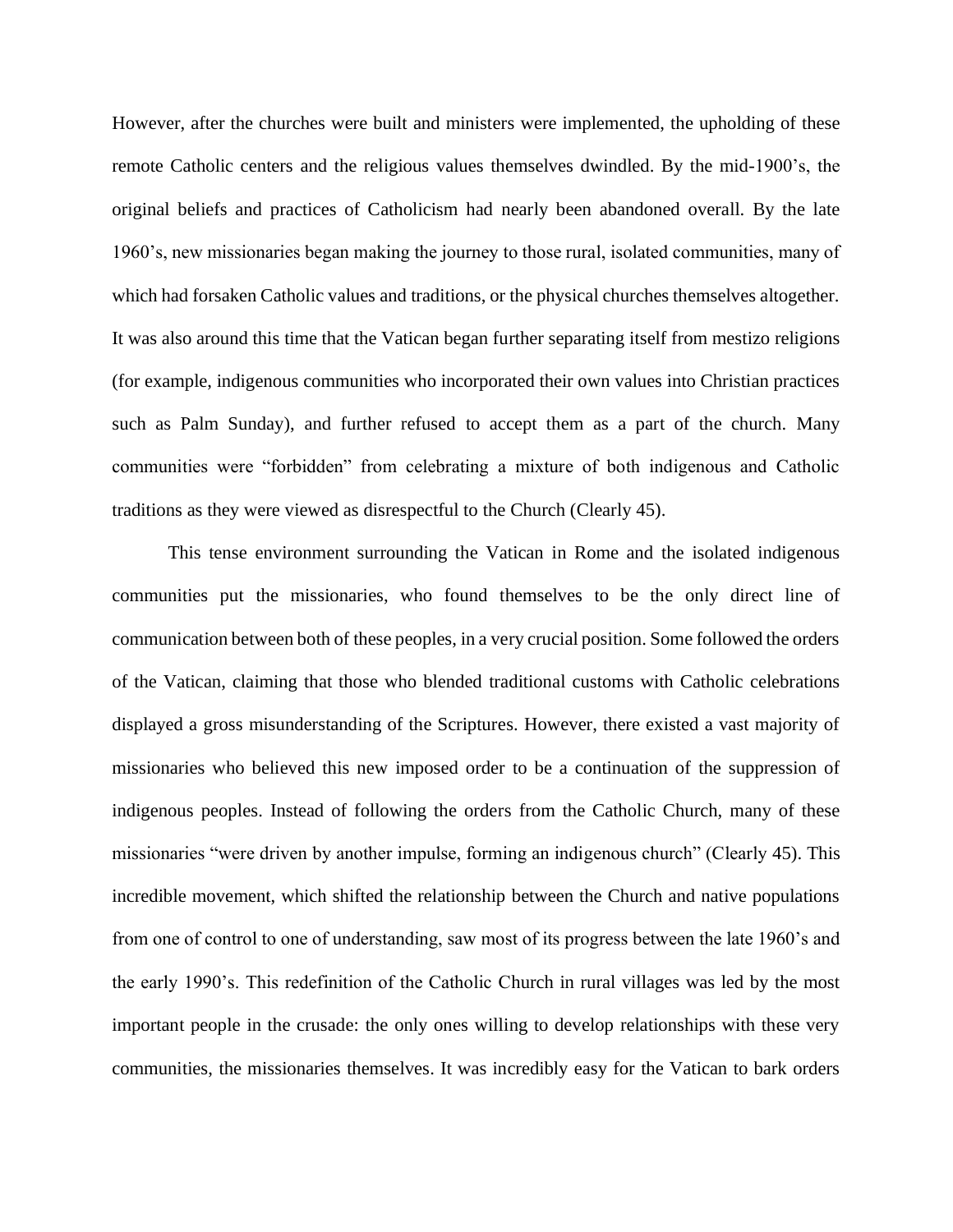regarding its people overseas, but the ones who lived their lives with the very people the orders impacted truly had the most power in their hands. Churches flourished once again, this time in native languages, including indigenous people in the sermons. The clergy provided the opportunity for native religious leaders to run the churches themselves, after they had been trained by the missionaries, allowing them the freedom to incorporate their ancestral traditions into their new religion. The missionaries also trained teachers and doctors, and even farmers, providing their modern educations to those who had no access to the information otherwise. All of this happened before the Peruvian government even decided to implement a nation-wide education standard. Therefore, the Church was their first true experience with an institution who valued their culture as well as understood their desire and need for growth, and gave it to them. In order for European institutions to benefit indigenous groups of people, the institution itself must be adaptable. Colonizer strategies have never worked for the descendants of the great Inca people; instead, they flourish in the face of tender understanding.

The gentle hand of the missionaries of the Catholic Church in rural communities provides indigenous peoples with the strength they need to mobilize and advocate for their political equality. The Church bestows these people with not only insightful knowledge but also the fond love and understanding the Peruvian government had been denying them since colonization. These societies found a new sense of kinship, of unity with each other in the name of Catholicism. They also became more familiar and comfortable interacting with outsiders, as they developed strong bonds with the missionaries in their communities. Additionally, the ability to combine their traditional values with Catholic customs gave them a deeper understanding of their unique identity, and the capability to accept every aspect of themselves regardless of the attempts from the rest of the world to invalidate them. The Church members even advocated for political activism within the native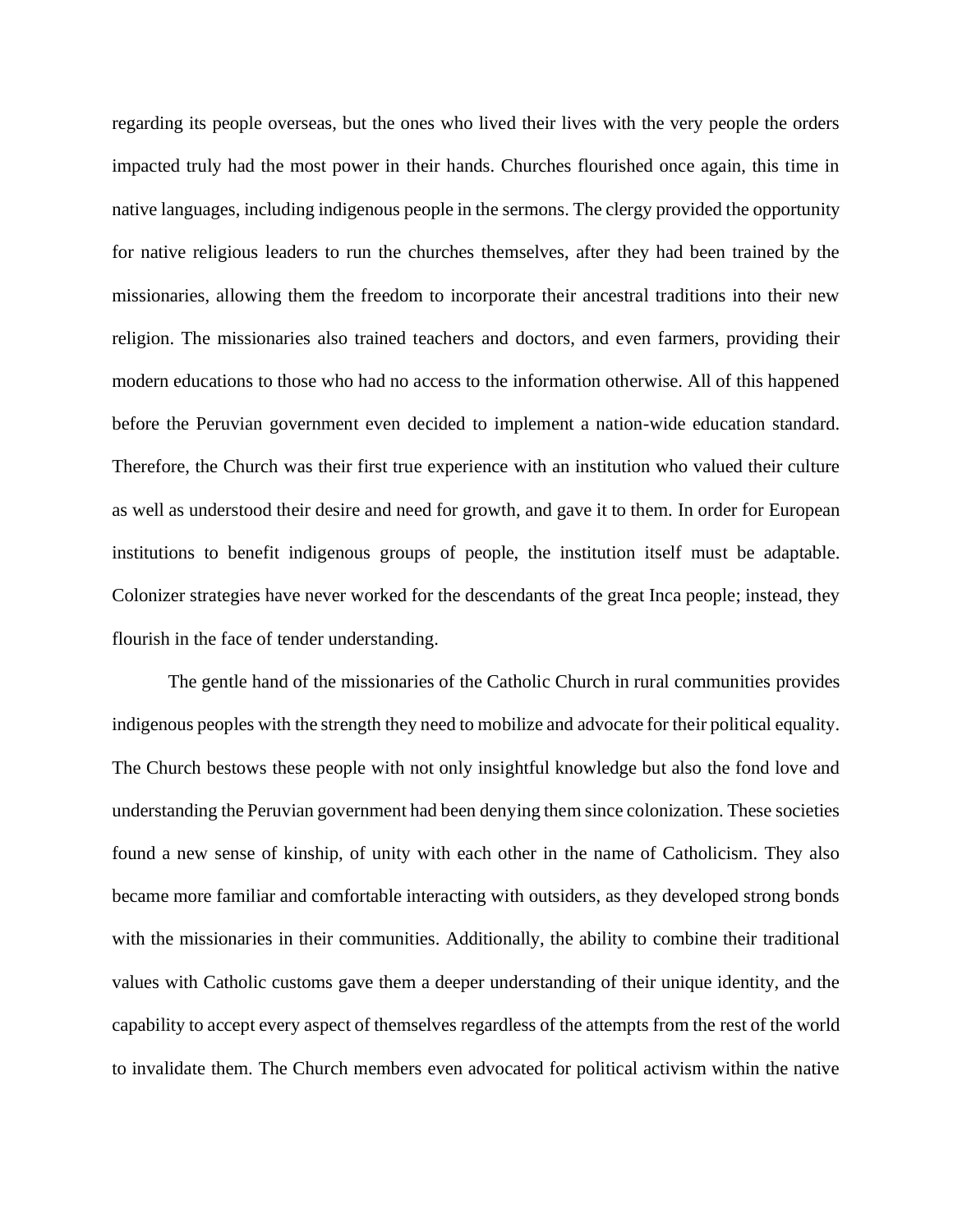communities and "encouraged the indigenous to organize to struggle for their own rights" (Clearly 46). All of these factors gave communities the confidence they had been robbed of since the Spanish conquest, but desperately needed. The granting of access to knowledge, growth opportunities within the Church, and cultural awareness and understanding to these vulnerable people allows for floods of personal agency to sweep indigenous societies. This provides them with the foundations required for engaging with external political forces and demanding their equality.

Despite all of this, Peru, unlike other Latin American countries, has yet to see a distinct indigenous activism movement. This is because the Peruvian government is incredibly adept at stifling all attempts of rebellion, even going so far as to criminalize social protests. In 2008, the government (while in the midst of the Alan Garcia's second term) eradicated a law affirming that a state of emergency needed to be declared before the national army could be deployed. Even more horrifying, in 2010, the government (still acting under Alan Garcia's presidency) enacted a law that states the military can be used against protesters and allows the operation of lethal force against "hostile groups" ("Environmental Rights Defenders at Risk in Peru"). In addition to this, the vernacular surrounding these movements is detrimental to their public support. The Peruvian national government refers to anti-mining organizations as "anti-mining terrorists" to trigger a sense of violence regarding their activities, while they are ironically fighting for peace within their communities. The removal and implementation of crucial laws regarding human rights groups, as well as the harmful language concerning these groups, are arguably the primary causes for the 321 civilian deaths during social conflicts that have taken place since 2006 ("Environmental Rights Defenders at Risk in Peru"). While political mobilization in indigenous communities has increased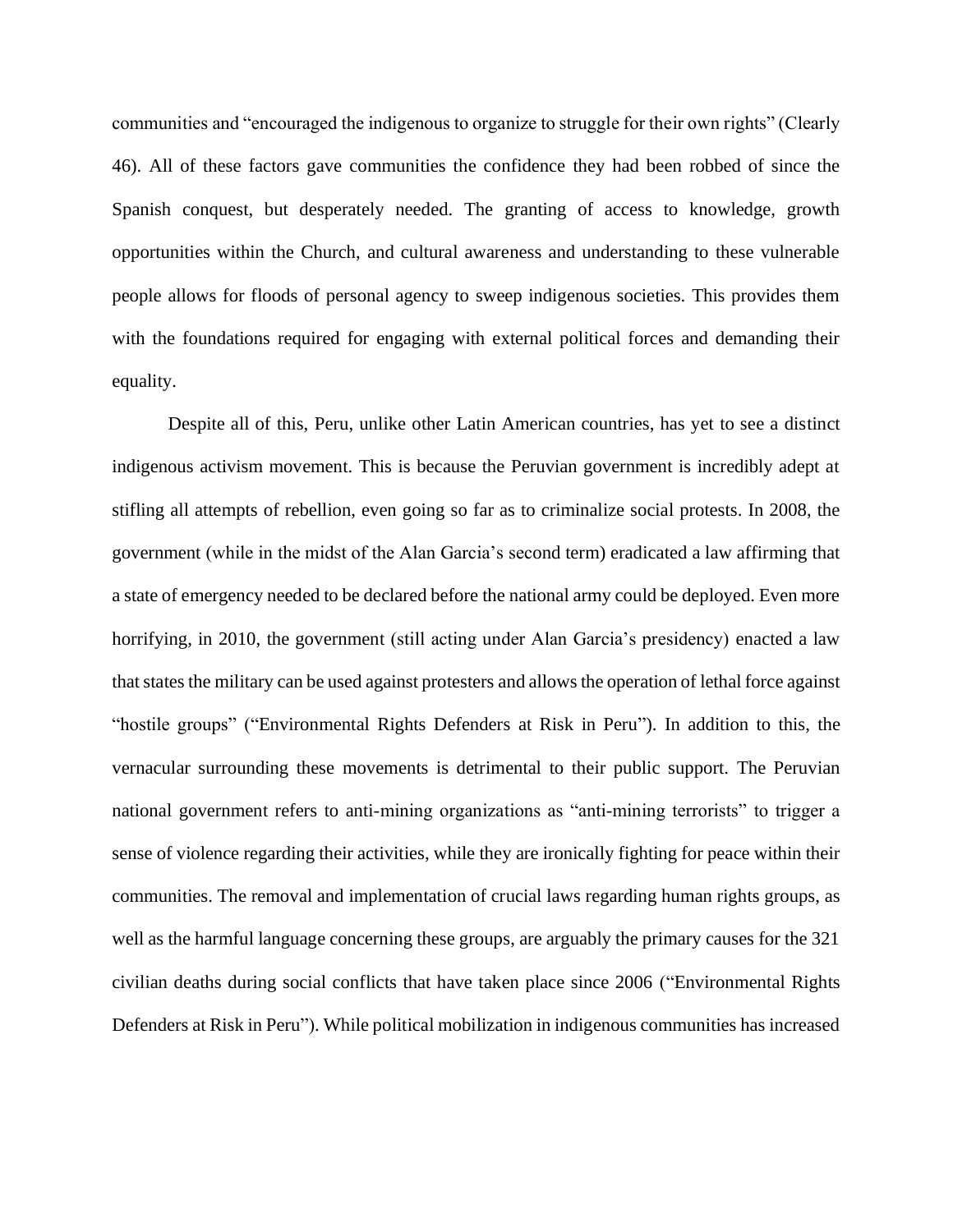in recent years, the Peruvian government has continually made successful attempts to stifle the social progress being demanded by vulnerable peoples and their advocates.

Worldwide, the foundations of colonialism are crumbling. In France just weeks ago, the historic and iconic Notre Dame church found itself engulfed in flames. While people mourned the wreckage, it's nearly impossible for someone educated in indigenous struggles to sympathize. France, a powerful leader in colonization with its claws still dug into possessed countries, has been singlehandedly responsible for the destruction of innumerable communities themselves. While the church burned, many who experienced the colonial hand of France watched in silent halfunderstanding; they too have watched their history be engulfed by flames, but the difference is, indigenous fires were sparked because of colonial hate, and native people didn't receive helping hands from worldwide billionaires afterwards. Just two days later, former Peruvian president Alan Garcia, mentioned above for his evil acts against his own indigenous people, was caught in a whirlwind of criminal charges, and took his own life. The very man arguably most responsible for the struggles of native communities from the 1980's to the late 2000's could not handle the persecution he implemented on indigenous people, and took his own life because of it.

The foundations of colonialism are fragile, easily burned. And yet, Coricancha, the old center of the Inca Empire, refuses to be torn down. Even when the Spanish tried to dismantle the building upon their initial colonization of Peru, they found that they physically could not destroy the stone base of the temple. Instead, they built their church on top of the Inca groundworks. This symbol of indigenous strength in the face of those trying their absolute hardest to tear them down is so emblematic of how their struggles are the foundations for the institution of colonialism; an institution that is crumbling and scorching before our very eyes, more and more with each passing day. The future is bright, and even if it is a long tunnel, indigenous citizens see the light, and will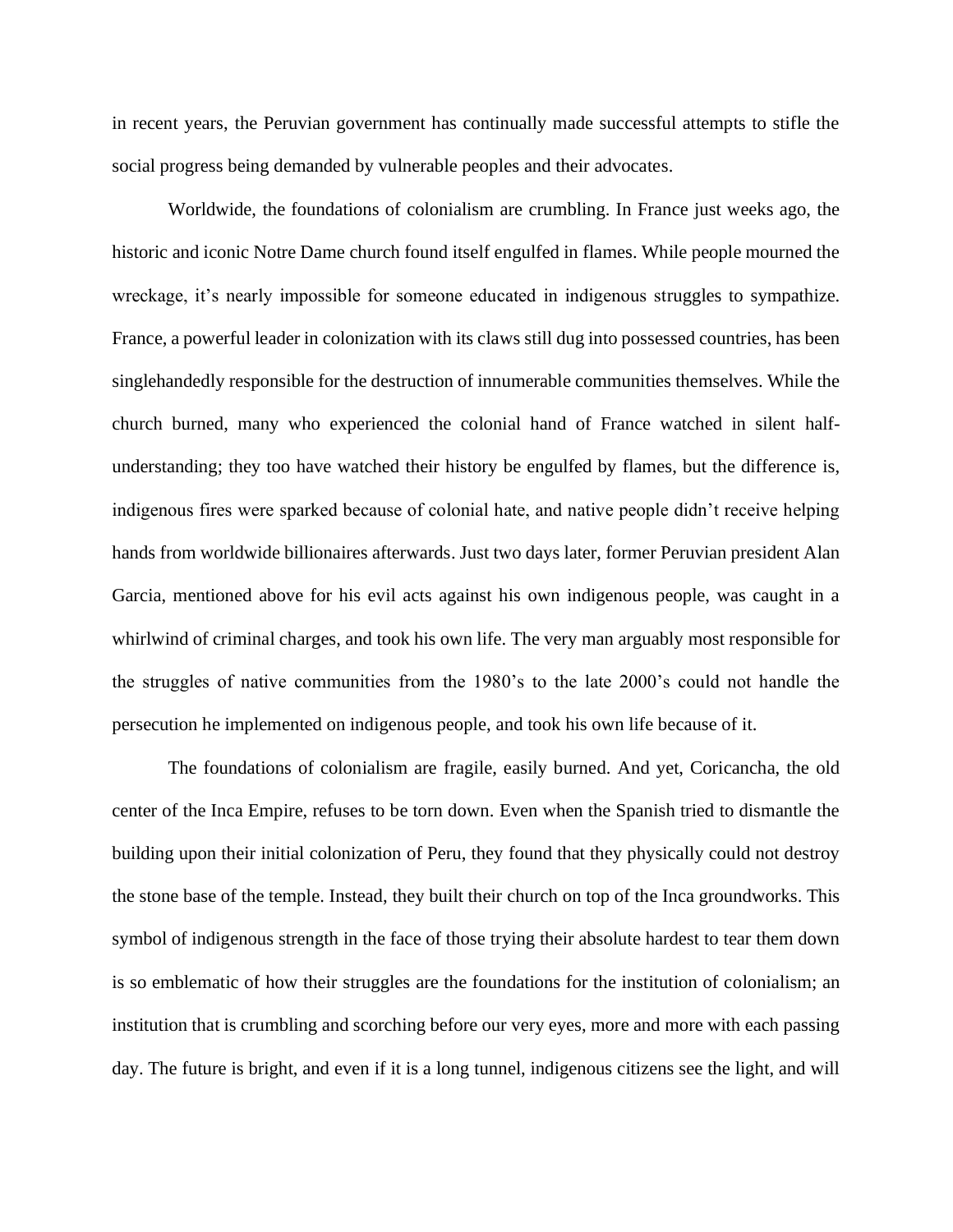not stop pressing until they can bask in equality and absolute freedom from neo-colonialism once more.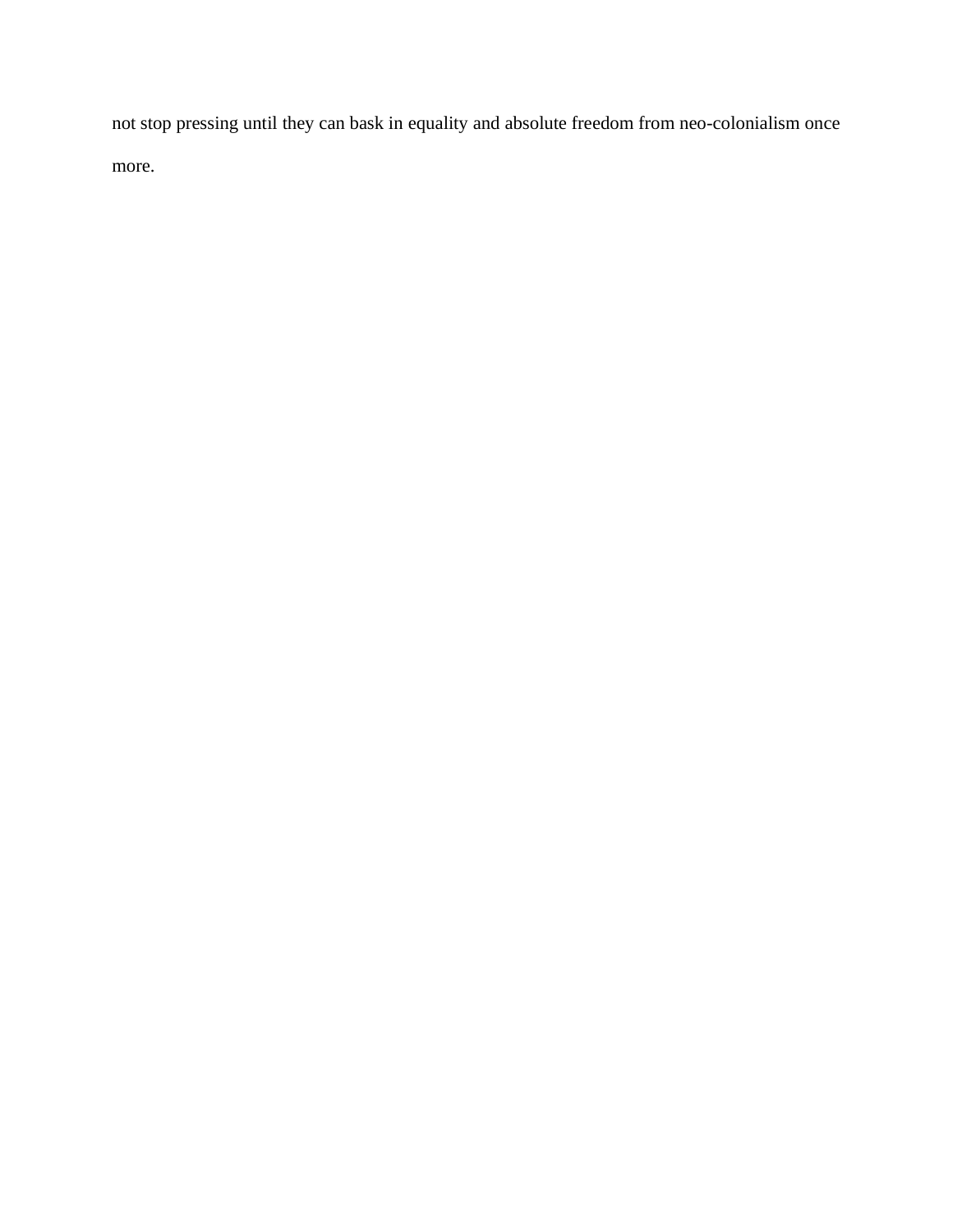## Works Cited

"Amazon Schools." *Project Amazonas*, 2009.

Andrien, Kenneth J. *Andean Worlds: Indigenous History, Culture, and Consciousness under Spanish Rule, 1532-1825*. University of New Mexico Press, 2001.

Bodley, John H. *Victims of Progress*. Maryland, 2015.

- Borja, Ashley. "Medical Pluralism in Peru—Traditional Medicine in Peruvian Society." *Brandeis Institutional Repository*, Brandeis University, 2010.
- Cadena, Marisol de la. *Indigenous Mestizos: The Politics of Race and Culture in Cuzco, Peru, 1919-1991*. Duke University Press, 2003.
- Cleary, Edward L., and Timothy J. Steigenga. *Resurgent Voices in Latin America: Indigenous Peoples, Political Mobilization, and Religious Change*. Rutgers University Press, 2004.
- Cotlear, Daniel. A New Social Contract for Peru: an Agenda for Improving Education, Health Care, and the Social Safety Net. World Bank, 2006.
- Del Pino, Ponciano. "Family, Culture, and 'Revolution': Everyday Life with Sendero Luminoso." *Shining and Other Paths: War and Society in Peru, 1980-1995*, by Steve J. Stern, Duke University Press, 2014, p. 179.
- "Education in Peru." Edited by Nick Clark, *World Education News and Reviews*, 1 Apr. 2019.
- "Environmental Rights Defenders at Risk in Peru." *Front Line Defenders*, Front Line Defenders, 22 June 2016.
- "Giving Indigenous Peoples a Greater Voice." *World Bank*, World Bank, 21 Dec. 2016.
- Guzmán, Abimael. "Interview of the Century." *Diario Oficial El Peruano*, Lima, 1995.
- Jamasmie, Cecilia. "State of Emergency in Peru over Mercury Poisoning from Illegal Gold Mining." *MINING.com*, 24 May 2016.
- Kirk, Robin, et al. *The Peru Reader: History, Culture, Politics*. Duke University Press, 2005.
- Kokotovic, Misha. *The Colonial Divide in Peruvian Narrative: Social Conflict and Transculturation*. Sussex Academic, 2007.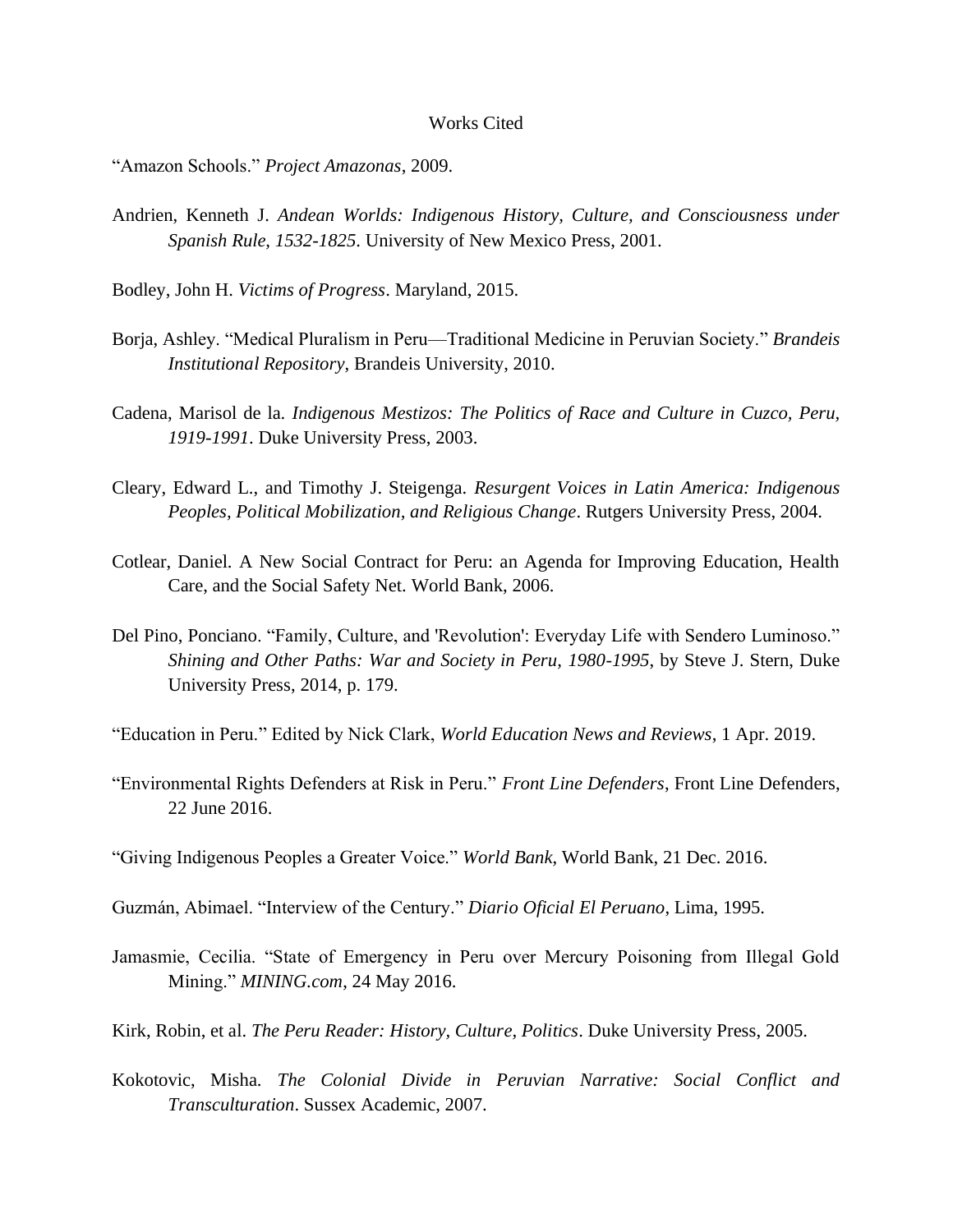Littleton, C. Scott. *Gods, Goddesses, and Mythology*. Marshall Cavendish, 2005.

- Lovell, W. George. *Heavy Shadows and Black Night: Disease and Depopulation in Colonial Spanish America*. Queens University at Kingston, 1992.
- Maybury-Lewis, David. *The Politics of Ethnicity: Indigenous Peoples in Latin American States*. Harvard University David Rockefeller Center for Latin American Studies, 2002.
- McEwan, Gordon Francis. *The Incas: New Perspectives*. ABC-CLIO, 2009.
- Montenegro, Raul A, and Carolyn Stephens. *Indigenous Health in Latin America and the Caribbean*. Lancet, 2006.
- Nelson, Christina N, et al. "Indigenous Representation in Urban Education Systems of Peru." 23 Apr. 2019.
- "Oil and Gas Extraction in the Amazon." *World Wildlife Fund*, World Wildlife Fund, 2019.
- Orlow, Elizabeth. *Silent Killers of the New World*. Millersville University, 3 Nov. 2006.
- "Peru 2016 Crime and Safety Report." *United States Department of State Bureau of Diplomatic Security*, 14 Mar. 2016.
- "Peru Apologises for Abuse of African-Origin Citizens." *BBC News*, 29 Nov. 2009.
- "Peru Poll Goes down to the Wire as Last Votes Are Counted." *BBC News*, BBC, 9 June 2016.
- "Peru." *Country Case Study*, Global Health Workforce Alliance, pp. 208–242.
- "Peru." *Minority Rights Group*, May 2018.
- "Perú: Perfil Sociodemográfico." *Instituto Nacional de Estadística e Informática*. Retrieved 22 Sep 2018.
- "Peru's Inflation Put at 1,722%." *New York Times*, 4 Jan. 1989.
- "Pieces of Eight." *A History of the World*, season 1, episode 80, BBC, 2014.